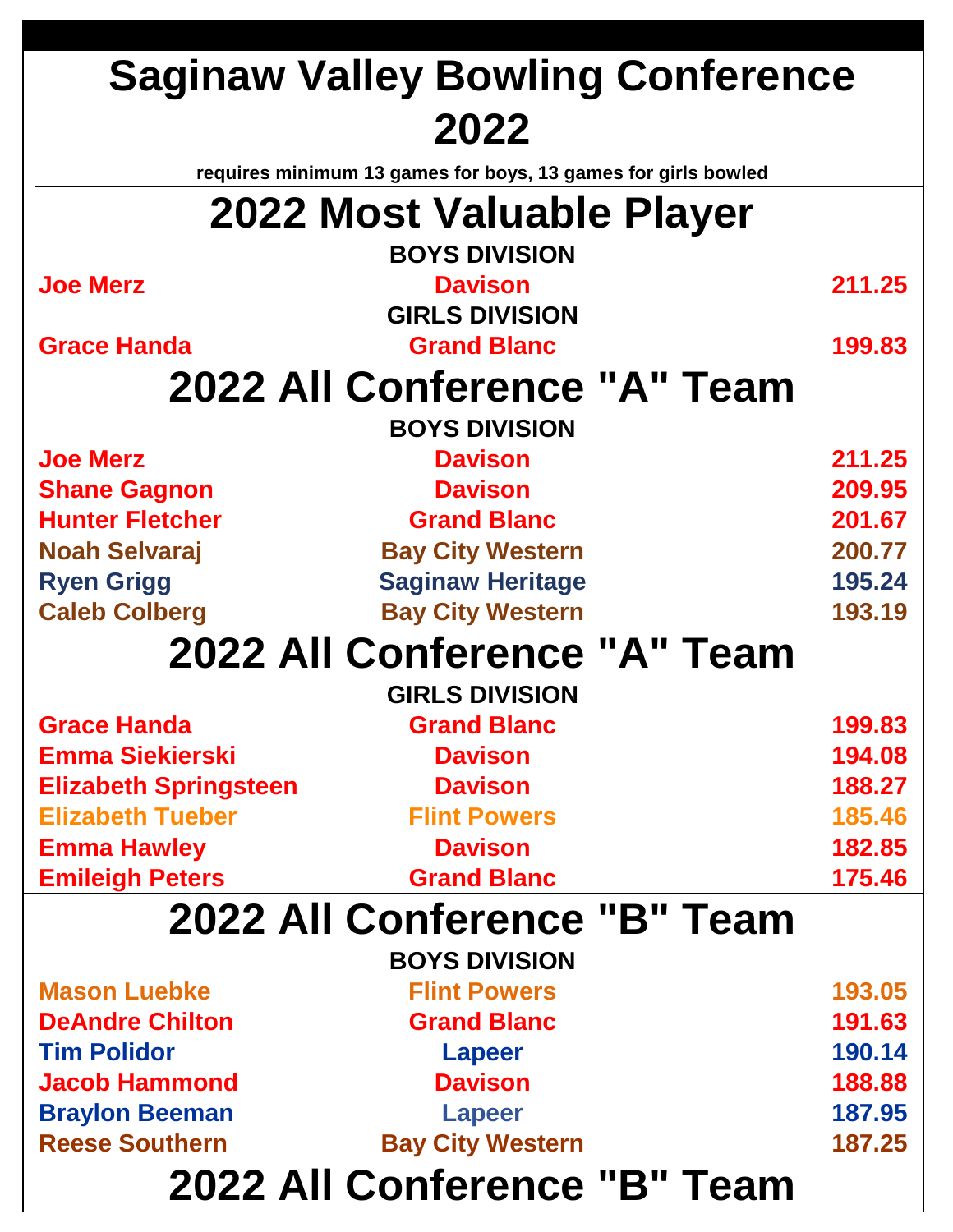|                          | <b>GIRLS DIVISION</b>   |        |
|--------------------------|-------------------------|--------|
| <b>Haley Tomczak</b>     | <b>Grand Blanc</b>      | 173.18 |
| <b>Lillie Ann Jacobs</b> | <b>Flint Powers</b>     | 170.05 |
| <b>Brooklyn Woughter</b> | <b>Davison</b>          | 169.54 |
| <b>Ashley Young</b>      | <b>Bay City Central</b> | 167.48 |
| <b>Cynthia Slater</b>    | <b>Lapeer</b>           | 163.08 |
| <b>Vannessa Zissler</b>  | <b>Saginaw Heritage</b> | 163.01 |
|                          |                         |        |

| <b>BOYS</b>             |                         | <b>GIRLS</b>             |
|-------------------------|-------------------------|--------------------------|
| <b>Ryan Jacobs</b>      | <b>Bay City Central</b> | <b>Lily Neveau</b>       |
| <b>Bailey Rudrow</b>    | <b>Bay City Western</b> | <b>Helena Maziarz</b>    |
| <b>Jacob Kentworthy</b> | <b>Carman Ainsworth</b> | <b>Mya Alexander</b>     |
| <b>Blake Musser</b>     | <b>Davison</b>          | <b>Carlie Walls</b>      |
| <b>Michael Tueber</b>   | <b>Flint Powers</b>     | <b>Lauren Harrold</b>    |
| <b>David Goch</b>       | <b>Grand Blanc</b>      | <b>Amanda Zavatsky</b>   |
| <b>Blake Hall</b>       | <b>Lapeer</b>           | <b>Dyna Jacobs</b>       |
| <b>Mathais Bartels</b>  | <b>Midland Dow</b>      | <b>No Team</b>           |
| <b>Ruberto Mosqueda</b> | <b>Midland High</b>     | <b>Emma Green</b>        |
| <b>Dane Sampson</b>     | <b>Mt. Pleasant</b>     | <b>Jaylin Johnson</b>    |
| <b>Chase Eddy</b>       | <b>Saginaw Heritage</b> | <b>Haylee Hodges</b>     |
| <b>Desmond Wesley</b>   | <b>Saginaw Public</b>   | <b>Britney Henderson</b> |
|                         | Cooch of the Voor       |                          |

### **2022 Coach of the Year**

| <b>Sam Brown</b>   |
|--------------------|
| <b>Rick Dodick</b> |
| <b>Brian Sykes</b> |

| <b>Sam Brown</b>   | <b>Bay City Western</b> | <b>Boys</b>  |
|--------------------|-------------------------|--------------|
| <b>Rick Dodick</b> | <b>Bay City Western</b> | <b>Boys</b>  |
| <b>Brian Sykes</b> | <b>Grand Blanc</b>      | <b>Girls</b> |

# **Saginaw Valley Bowling Conference 2021**

**requires minimum 13 games for boys, 11 games for girls bowled**

**NO SINGLES TOURNAMENT HELD DUE TO COVID RESTRICTIONS**

# **2021 Most Valuable Player**

**Shane Gagnon Davison 228.27**

**BOYS DIVISION GIRLS DIVISION**

**Emma Siekierski Davison 197.15**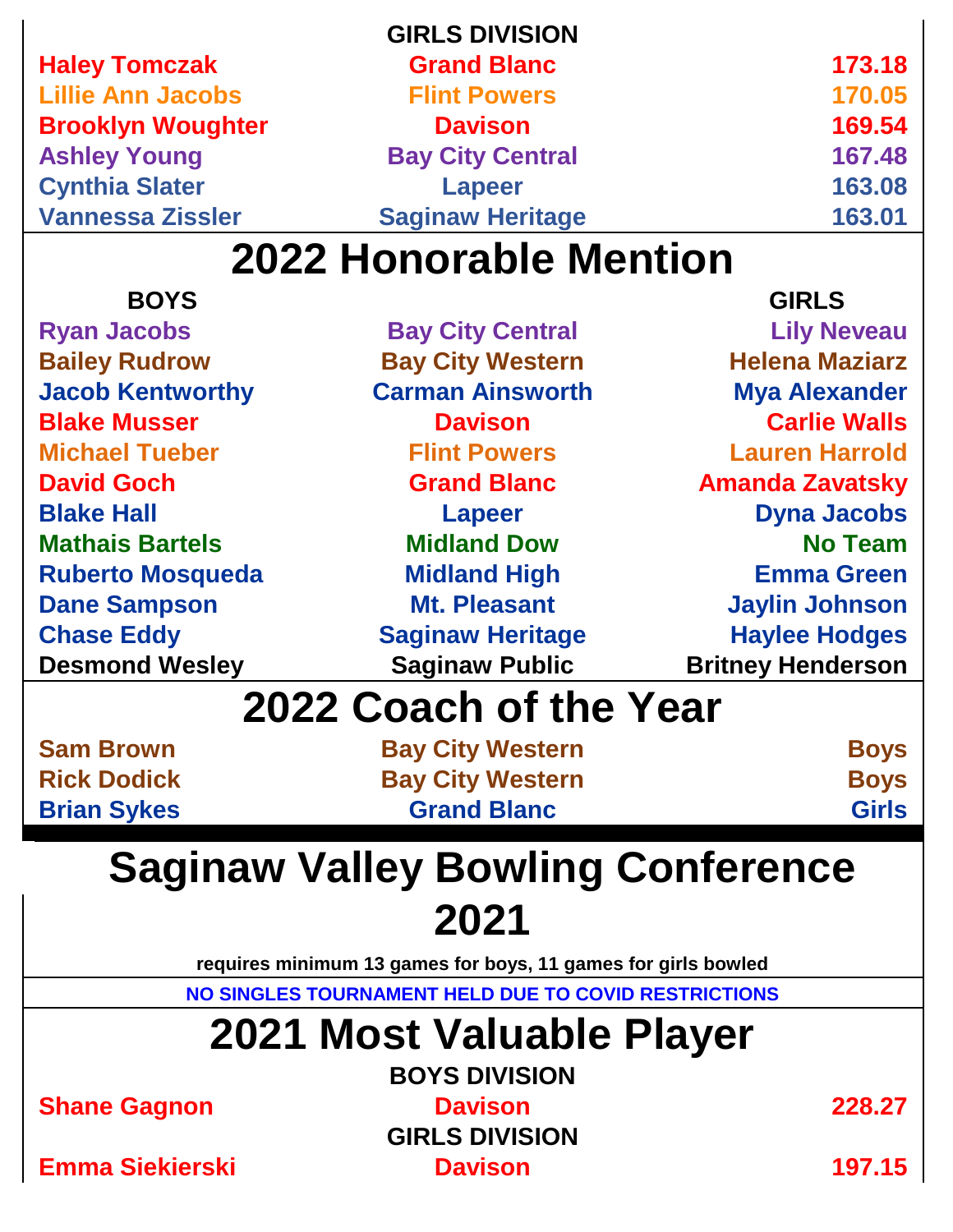|                         | 2021 All Conference "A" Team  |        |
|-------------------------|-------------------------------|--------|
|                         | <b>BOYS DIVISION</b>          |        |
| <b>Shane Gagnon</b>     | <b>Davison</b>                | 228.27 |
| <b>Jared Musser</b>     | <b>Davison</b>                | 221.44 |
| <b>Kaden Duckworth</b>  | <b>Davison</b>                | 214.86 |
| <b>Hunter Fletcher</b>  | <b>Grand Blanc</b>            | 213.76 |
| <b>Izaac Goergen</b>    | <b>Midland High</b>           | 210.36 |
| <b>Blake Musser</b>     | <b>Davison</b>                | 208.36 |
|                         | 2021 All Conference "A" Team  |        |
|                         | <b>GIRLS DIVISION</b>         |        |
| <b>Emma Siekerski</b>   | <b>Davison</b>                | 197.15 |
| <b>Elizabeth Tueber</b> | <b>Flint Powers</b>           | 189.56 |
| <b>Emma Harley</b>      | <b>Davison</b>                | 186.26 |
| <b>Carlie Walls</b>     | <b>Davison</b>                | 186.01 |
| <b>Leah Williams</b>    | <b>Grand Blanc</b>            | 184.42 |
| <b>Shayla Owens</b>     | <b>Saginaw Heritage</b>       | 182.25 |
|                         | 2021 All Conference "B" Team  |        |
|                         | <b>BOYS DIVISION</b>          |        |
| <b>Mason Luebke</b>     | <b>Flint Powers</b>           | 205.09 |
| <b>DeAndre Chilton</b>  | <b>Grand Blanc</b>            | 204.81 |
| <b>Tim Polidor</b>      | Lapeer                        | 204.62 |
| <b>Jacob Hammond</b>    | <b>Davison</b>                | 204.35 |
| <b>Braylon Beeman</b>   | <b>Lapeer</b>                 | 201.78 |
| <b>Reese Southern</b>   | <b>Bay City Western</b>       | 201.62 |
|                         | 2021 All Conference "B" Team  |        |
|                         | <b>GIRLS DIVISION</b>         |        |
| <b>Sierra McGraw</b>    | <b>Midland High</b>           | 181.85 |
| <b>Sarah Roe</b>        | <b>Carman Ainsworth</b>       | 180.72 |
| <b>Megan Martin</b>     | <b>Grand Blanc</b>            | 180.25 |
| <b>Grace Handa</b>      | <b>Grand Blanc</b>            | 177.41 |
| <b>Sarah Lyerla</b>     | <b>Lapeer</b>                 | 176.56 |
| <b>Emileigh Peters</b>  | <b>Grand Blanc</b>            | 176.38 |
|                         |                               |        |
|                         | <b>2021 Honorable Mention</b> |        |
| <b>BOYS</b>             | <b>GIRLS</b>                  |        |

**Logan Beyer Bay City Central Olivia Kurlinski**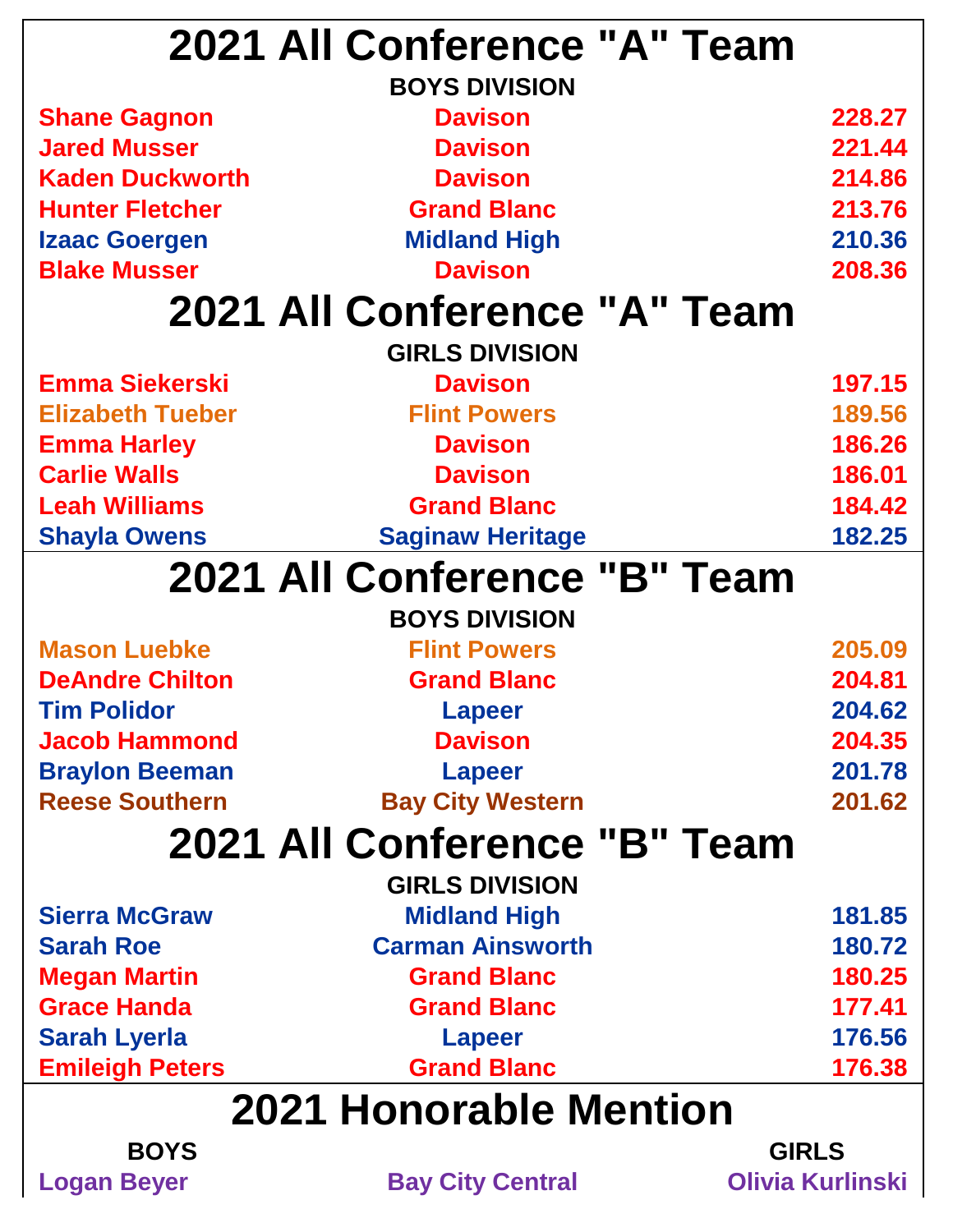| <b>Brady Dodick</b>                        | <b>Bay City Western</b>                  | <b>Madison Sursely</b>       |                       |
|--------------------------------------------|------------------------------------------|------------------------------|-----------------------|
| <b>Jacob Kentworthy</b>                    | <b>Carman Ainsworth</b>                  | <b>Angelique Pointer</b>     |                       |
| <b>Aidan Fisackerly</b>                    | <b>Davison</b>                           | <b>Elizabeth Springsteen</b> |                       |
| <b>Jacob Beauchamp</b>                     | <b>Flint Powers</b>                      | <b>Lillie Ann Jacobs</b>     |                       |
| <b>David Goch</b>                          | <b>Grand Blanc</b>                       |                              | <b>Haley Tomczak</b>  |
| <b>Sam Howard</b>                          | <b>Lapeer</b>                            |                              | <b>Hailee Lewis</b>   |
| <b>Tyler Shuster</b>                       | <b>Midland Dow</b>                       |                              | <b>No Team</b>        |
| <b>Colin Terrill</b>                       | <b>Midland High</b>                      | <b>Kaitlyn McGovern</b>      |                       |
| <b>Angelo Porter</b>                       | <b>Mt. Pleasant</b>                      | <b>Jaylinn Johnson</b>       |                       |
| <b>Brady Schaeding</b>                     | <b>Saginaw Heritage</b>                  |                              | <b>Kailyn Switzer</b> |
| <b>Robert Bond</b>                         | <b>Saginaw Public</b>                    |                              |                       |
|                                            | 2021 Coach of the Year                   |                              |                       |
|                                            |                                          |                              |                       |
|                                            | In Memory of                             |                              |                       |
| <b>Wendell Quinn</b>                       | <b>Flint Powers</b>                      |                              | <b>Boys</b>           |
|                                            | In Memory of                             |                              |                       |
| <b>Paul Ballard</b>                        | <b>Carman Ainsworth</b>                  |                              | <b>Girls</b>          |
|                                            |                                          |                              |                       |
|                                            |                                          |                              |                       |
|                                            |                                          |                              |                       |
|                                            | <b>Saginaw Valley Bowling Conference</b> |                              |                       |
|                                            | 2020                                     |                              |                       |
|                                            | requires minimum 13 games bowled         |                              |                       |
|                                            |                                          |                              |                       |
|                                            | <b>2020 Most Valuable Player</b>         |                              |                       |
|                                            | <b>BOYS DIVISION</b>                     |                              |                       |
| <b>Brendan Ashley</b>                      | <b>Davison</b>                           |                              | 208.14                |
|                                            | <b>GIRLS DIVISION</b>                    |                              |                       |
| <b>Shayla Owens</b>                        | <b>Saginaw Heritage</b>                  |                              | 188.95                |
|                                            | 2020 All Conference "A" Team             |                              |                       |
|                                            | <b>BOYS DIVISION</b>                     |                              |                       |
| <b>Brendan Ashley</b>                      | <b>Davison</b>                           |                              | 208.14                |
| <b>Joey Novick</b>                         | <b>Lapeer</b>                            |                              | 202.18                |
| <b>Colin Terrill</b>                       | <b>Midland High</b>                      |                              | 201.77                |
| <b>Chris Clark</b>                         | <b>Bay City John Glenn</b>               |                              | 200.33                |
| <b>Izaac Goergen</b>                       | <b>Midland High</b>                      |                              | 200.19                |
| <b>Mason Luebke</b><br><b>Shane Gagnon</b> | <b>Flint Powers</b><br><b>Davison</b>    |                              | 200.01<br>188.38      |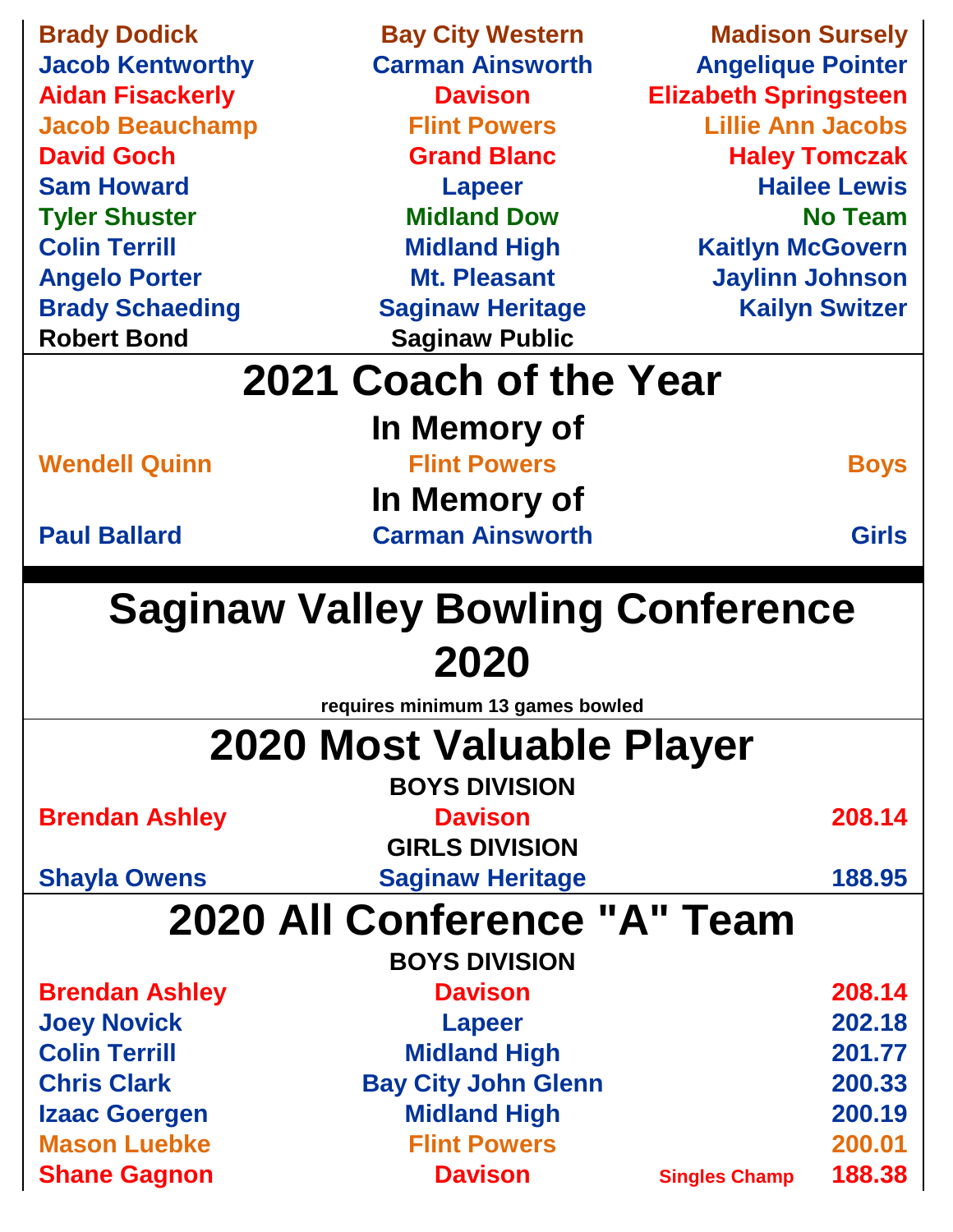|                           | 2020 All Conference "A" Team<br><b>GIRLS DIVISION</b> |                      |        |
|---------------------------|-------------------------------------------------------|----------------------|--------|
| <b>Shayla Owens</b>       | <b>Saginaw Heritage</b>                               |                      | 188.95 |
| <b>Leah Williams</b>      | <b>Grand Blanc</b>                                    |                      | 187.32 |
| <b>Jillian Roush</b>      | <b>Lapeer</b>                                         |                      | 185.51 |
| <b>Sierra McGraw</b>      | <b>Midland High</b>                                   |                      | 179.08 |
| <b>Lindsay Gipson</b>     | <b>Davison</b>                                        |                      | 178.05 |
| <b>Emma Siekerski</b>     | <b>Davison</b>                                        | <b>Singles Champ</b> | 176.58 |
|                           | 2020 All Conference "B" Team                          |                      |        |
|                           | <b>BOYS DIVISION</b>                                  |                      |        |
| <b>Patrick Felton</b>     | <b>Lapeer</b>                                         |                      | 196.67 |
| <b>Chase Eddy</b>         | <b>Saginaw Heritage</b>                               |                      | 195.73 |
| <b>Hunter Fletcher</b>    | <b>Grand Blanc</b>                                    |                      | 194.35 |
| <b>Bruce Matthews</b>     | <b>Midland Dow</b>                                    |                      | 193.58 |
| <b>Jonathon Villarrel</b> | <b>Saginaw Heritage</b>                               |                      | 192.79 |
| <b>Bailey Rudrow</b>      | <b>Bay City Western</b>                               |                      | 192.67 |
|                           | 2020 All Conference "B" Team                          |                      |        |
|                           | <b>GIRLS DIVISION</b>                                 |                      |        |
| <b>Faith Bell</b>         | <b>Bay City Western</b>                               |                      | 176.41 |
| <b>Abigail Arnes</b>      | <b>Davison</b>                                        |                      | 174.95 |
| <b>Grace Handa</b>        | <b>Grand Blanc</b>                                    |                      | 174.13 |
| <b>Stephanie Slater</b>   | <b>Lapeer</b>                                         |                      | 171.91 |
| <b>Charleigh Hoult</b>    | <b>Bay City Western</b>                               |                      | 171.57 |
| <b>Sarah Lyeria</b>       | <b>Lapeer</b>                                         |                      | 171.06 |
|                           | 2020 Honorable Mention                                |                      |        |

**BOYS** GIRLS **Chase Sadjak Bay City Central Olivia Kurlinski Nick Stewart Bay City John Glenn Julia Struck Cameron Humphreys Bay City Western Allyson Houlihan Dion Smith Carman Ainsworth Angelique Pointer Aidan Fisackerly Davison Emma Hawley Kyler Beauchamp Flint Powers Kaitlyn Kramer Luke Handa Grand Blanc Emileigh Peters Tim Polidor <b>Contract Contract Contract Contract Contract Contract Contract Contract Contract Contract Contract Contract Contract Contract Contract Contract Contract Contract Contract Contract Contract Contract Contract C Mathais Bartels Midland Dow Allison Leslie**

**Nate Miller Midland High Kaitlyn McGovern**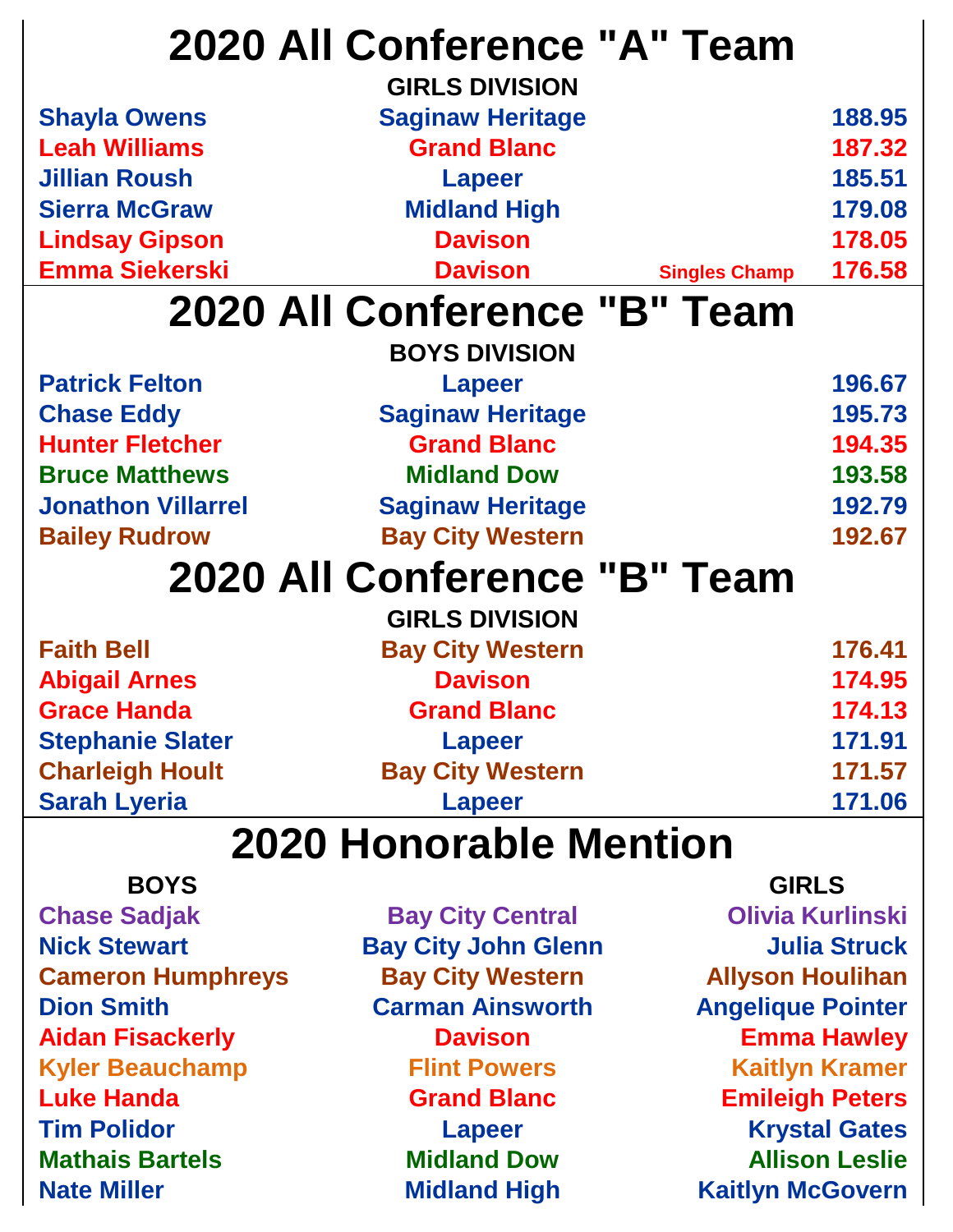| <b>Taylor Parker</b>     | <b>Mt. Pleasant</b>                                  |                         | <b>Margaret Pope</b>        |
|--------------------------|------------------------------------------------------|-------------------------|-----------------------------|
| <b>Samuel Seegobin</b>   | <b>Saginaw Heritage</b>                              | <b>Vanessa Zissler</b>  |                             |
| <b>Gage Clark</b>        | <b>Saginaw Public</b>                                | <b>Braelyn Ulbricht</b> |                             |
|                          | 2020 Coach of the Year                               |                         |                             |
| <b>Trevor Terrill</b>    |                                                      |                         |                             |
| <b>Sherri Brown</b>      | <b>Midland High</b><br><b>Bay City Western</b>       |                         | <b>Boys</b><br><b>Girls</b> |
|                          |                                                      |                         |                             |
|                          | <b>Saginaw Valley Bowling Conference</b>             |                         |                             |
|                          | 2019                                                 |                         |                             |
|                          | requires minimum 14 games bowled                     |                         |                             |
|                          |                                                      |                         |                             |
|                          | 2019 Most Valuable Player                            |                         |                             |
|                          | <b>BOYS DIVISION</b>                                 |                         |                             |
| <b>Chris Clark</b>       | <b>Bay City John Glenn</b>                           |                         | 206.51                      |
|                          | <b>GIRLS DIVISION</b>                                |                         |                             |
| <b>Cecillia Mosqueda</b> | <b>Midland High</b>                                  |                         | 183.42                      |
|                          | 2019 All Conference "A" Team                         |                         |                             |
|                          | <b>BOYS DIVISION</b>                                 |                         |                             |
| <b>Chris Clark</b>       | <b>Bay City John Glenn</b>                           |                         | 206.51                      |
| <b>Brendan Ashley</b>    | <b>Davison</b>                                       |                         | 202.96                      |
| <b>Izaac Goergen</b>     | <b>Midland High</b>                                  | <b>Singles Champ</b>    | 201.15                      |
| <b>Joey Novick</b>       | <b>Lapeer</b>                                        |                         | 199.44                      |
| <b>Tyler Williams</b>    | <b>Davison</b>                                       |                         | 199.31                      |
| <b>Desmond Malusi</b>    | <b>Bay City Western</b>                              |                         | 196.54                      |
|                          | 2019 All Conference "A" Team                         |                         |                             |
|                          | <b>GIRLS DIVISION</b>                                |                         |                             |
| <b>Cecillia Mosqueda</b> | <b>Midland High</b>                                  |                         | 183.42                      |
| <b>Shayla Owens</b>      | <b>Saginaw Heritage</b>                              |                         | 182.15                      |
| <b>Jillian Roush</b>     | <b>Lapeer</b>                                        |                         | 179.61                      |
| <b>Bailey Orsette</b>    | <b>Lapeer</b>                                        |                         | 177.65                      |
| <b>Madison Jones</b>     | <b>Bay City John Glenn</b>                           |                         | 176.83                      |
| <b>Faith Bell</b>        | <b>Bay City Western</b>                              | <b>Singles Champ</b>    | 175.11                      |
|                          | 2019 All Conference "B" Team<br><b>BOYS DIVISION</b> |                         |                             |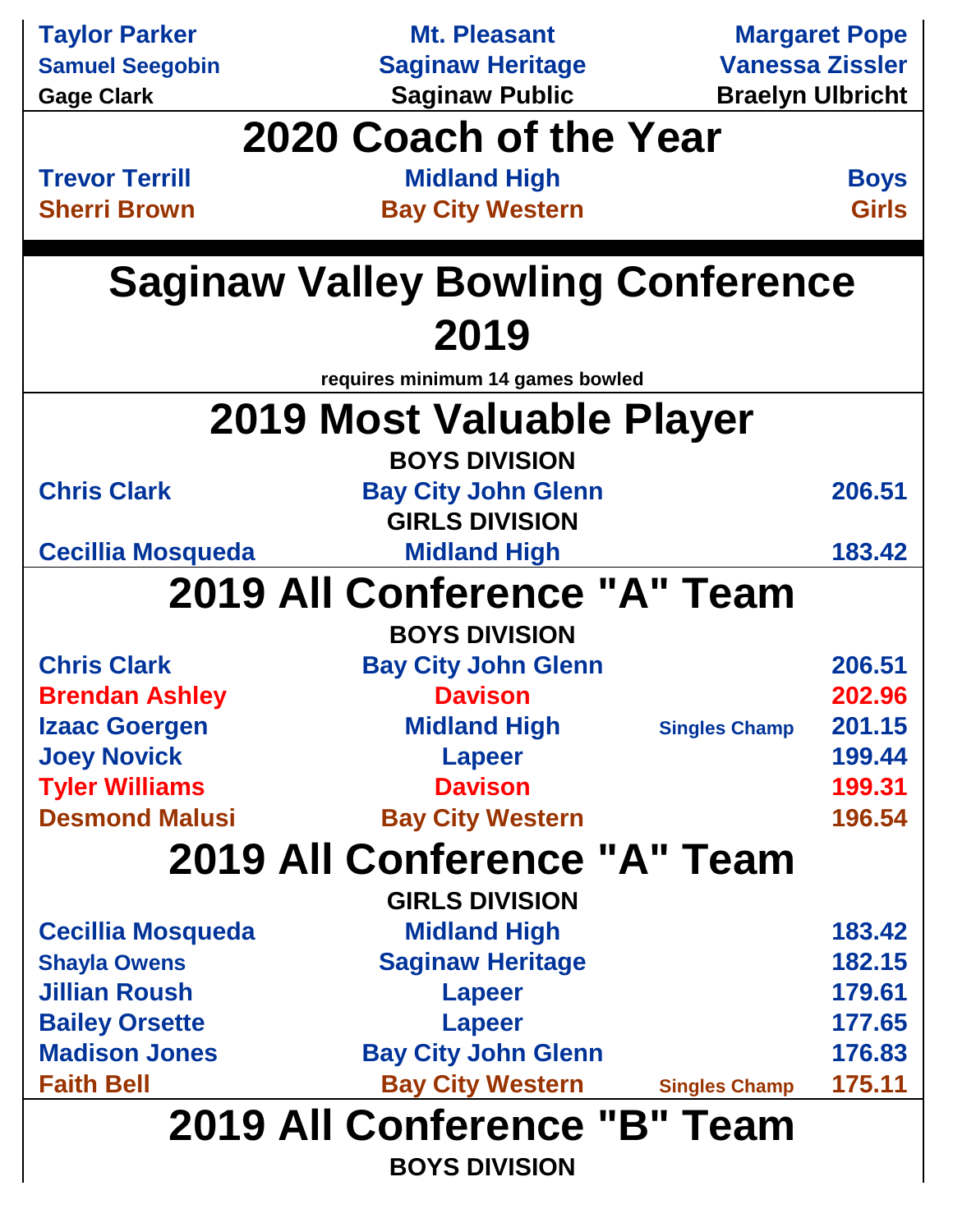| <b>Nathan Miller</b>            | <b>Midland High</b>           | 196.08                  |
|---------------------------------|-------------------------------|-------------------------|
| <b>Joey Wheeler</b>             | <b>Carman Ainsworth</b>       | 196.04                  |
| <b>Caeden Hunter</b>            | <b>Grand Blanc</b>            | 195.43                  |
| <b>Shane Gagnon</b>             | <b>Davison</b>                | 193.25                  |
| <b>Mason Luebke</b>             | <b>Flint Powers</b>           | 192.76                  |
| <b>Dylan Jones</b>              | <b>Bay City Central</b>       | 185.85                  |
|                                 | 2019 All Conference "B" Team  |                         |
|                                 | <b>GIRLS DIVISION</b>         |                         |
| <b>Callie Richardson Fuller</b> | <b>Davison</b>                | 171.95                  |
| <b>Stephanie Slater</b>         | <b>Lapeer</b>                 | 171.67                  |
| <b>Abby Arnes</b>               | <b>Davison</b>                | 171.38                  |
| <b>Leah Williams</b>            | <b>Grand Blanc</b>            | 167.75                  |
| <b>Lindsay Gipson</b>           | <b>Davison</b>                | 166.72                  |
| <b>Elizabeth Springsteen</b>    | <b>Davison</b>                | 165.25                  |
|                                 | <b>2019 Honorable Mention</b> |                         |
| <b>BOYS</b>                     |                               | <b>GIRLS</b>            |
| <b>Joey Lewandowski</b>         | <b>Bay City Central</b>       | <b>Sage Simon</b>       |
| <b>John Spyhalski</b>           | <b>Bay City John Glenn</b>    | <b>Sally Pudvan</b>     |
| <b>Kyle Shorkey</b>             | <b>Bay City Western</b>       | <b>Rebecca Dengel</b>   |
| <b>Masen Ancira</b>             | <b>Carman Ainsworth</b>       | <b>Molly Doty</b>       |
| <b>Isaac Dudla</b>              | <b>Davison</b>                | <b>Abbey Flucher</b>    |
| <b>Caleb Kennedy</b>            | <b>Flint Powers</b>           | <b>Deleona Stokes</b>   |
| <b>Ngozi Womack</b>             | <b>Flint High</b>             | <b>Danora Ward</b>      |
| <b>Andrew Peterson</b>          | <b>Grand Blanc</b>            | <b>Emily Kelly</b>      |
| <b>Nathan Farrington</b>        | <b>Lapeer</b>                 | <b>Sarah Lyeria</b>     |
| <b>Bruce Matthews</b>           | <b>Midland Dow</b>            | <b>Samantha Klein</b>   |
| <b>Alex Kusik</b>               | <b>Midland High</b>           | <b>Kaitlyn McGovern</b> |
| <b>Andre Leaureaux</b>          | <b>Mt. Pleasant</b>           | <b>Madison Reinking</b> |
| <b>Ryan Henne</b>               | <b>Saginaw Heritage</b>       | <b>Taylor Lewis</b>     |
| <b>Noah Estrada</b>             | <b>Saginaw Public</b>         | <b>Grace Hill</b>       |
|                                 | 2019 Coach of the Year        |                         |
| <b>Robert Tubbs</b>             | <b>Davison</b>                | <b>Boys</b>             |
| <b>Kevin Withey</b>             | <b>Lapeer</b>                 | <b>Girls</b>            |
|                                 |                               |                         |

**Saginaw Valley Bowling Conference**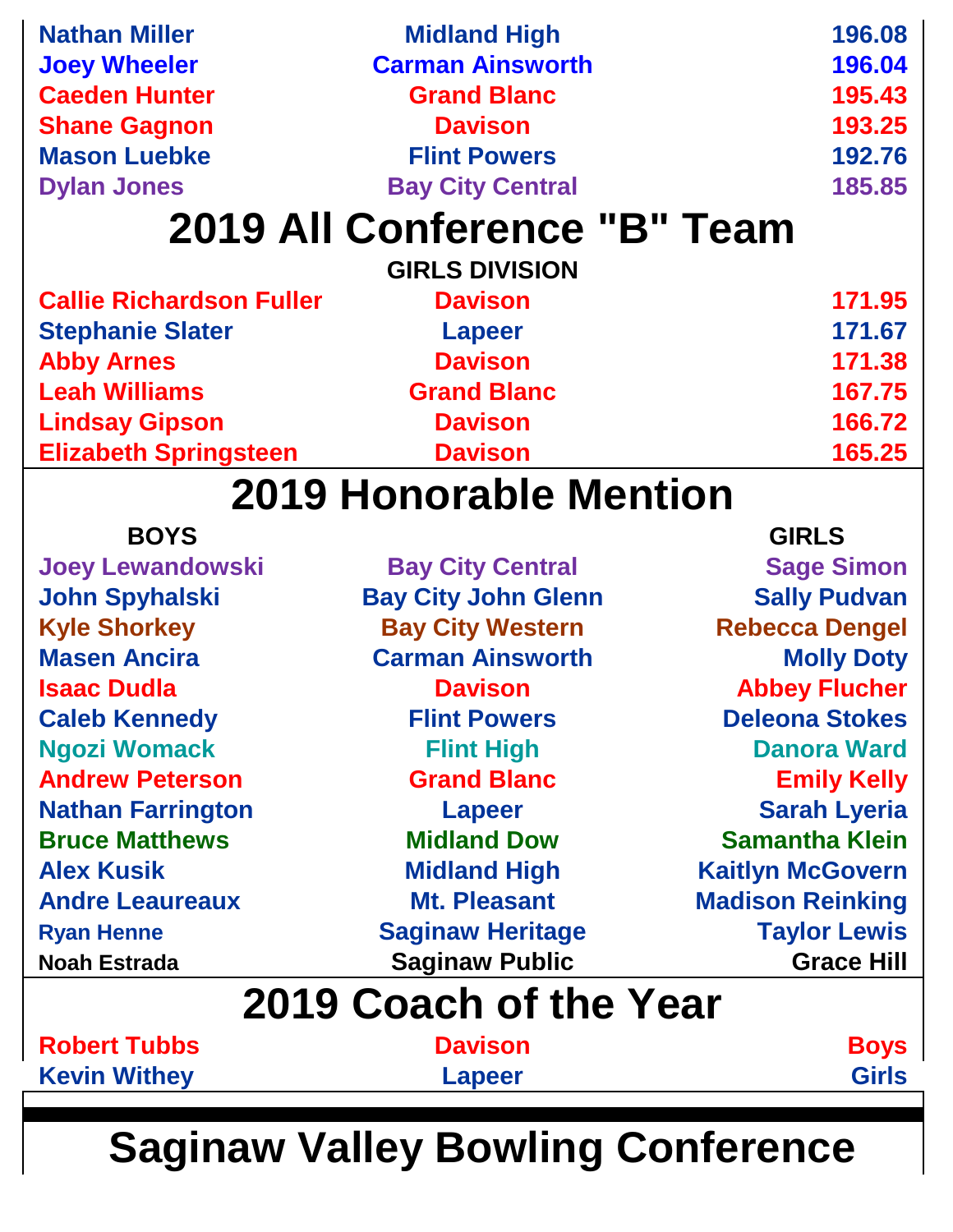# **2018**

**requires minimum 13 games bowled**

|                                 | requires minimum 13 games bowled |                      |        |
|---------------------------------|----------------------------------|----------------------|--------|
|                                 | 2018 Most Valuable Player        |                      |        |
|                                 | <b>BOYS DIVISION</b>             |                      |        |
| <b>Chris Clark</b>              | <b>Bay City John Glenn</b>       |                      | 202.88 |
|                                 | <b>GIRLS DIVISION</b>            |                      |        |
| <b>Bailey Gipson</b>            | <b>Davison</b>                   |                      | 181.92 |
|                                 | 2018 All Conference "A" Team     |                      |        |
|                                 | <b>BOYS DIVISION</b>             |                      |        |
| <b>Chris Clark</b>              | <b>Bay City John Glenn</b>       |                      | 202.88 |
| <b>Joshua McClelland</b>        | <b>Midland High</b>              |                      | 201.11 |
| <b>Branden Kreiner</b>          | <b>Davison</b>                   | <b>Singles Champ</b> | 200.91 |
| <b>Ryan Blanchard</b>           | <b>Bay City Western</b>          |                      | 199.63 |
| <b>Desmond Malusi</b>           | <b>Bay City Western</b>          |                      | 199.39 |
| <b>Joey Novick</b>              | <b>Lapeer Lightning</b>          |                      | 197.01 |
|                                 | 2018 All Conference "A" Team     |                      |        |
|                                 | <b>GIRLS DIVISION</b>            |                      |        |
| <b>Bailey Gipson</b>            | <b>Davison</b>                   |                      | 181.92 |
| <b>Callie Richardson-Fuller</b> | <b>Davison</b>                   | <b>Singles Champ</b> | 181.39 |
| <b>Ivanna Villarreal</b>        | <b>Saginaw Heritage</b>          |                      | 180.22 |
| <b>Logan Switala</b>            | <b>Bay City John Glenn</b>       |                      | 179.32 |
| <b>Cecilia Mosqueda</b>         | <b>Midland High</b>              |                      | 178.96 |
| <b>Chandler Brady</b>           | <b>Saginaw Heritage</b>          |                      | 177.29 |
|                                 | 2018 All Conference "B" Team     |                      |        |
|                                 | <b>BOYS DIVISION</b>             |                      |        |
| <b>Joshua Hubbard</b>           | <b>Davison</b>                   |                      | 195.46 |
| <b>Kyle Shorkey</b>             | <b>Bay City Western</b>          |                      | 195.29 |
| <b>Joey Wheeler</b>             | <b>Carman Ainsworth</b>          |                      | 194.29 |
| <b>Nathan Miller</b>            | <b>Midland High</b>              |                      | 192.88 |
| <b>Jacob McClelland</b>         | <b>Midland High</b>              |                      | 192.05 |
| <b>Brendan Ashley</b>           | <b>Davison</b>                   |                      | 191.01 |
|                                 | 2018 All Conference "B" Team     |                      |        |
|                                 | <b>GIRLS DIVISION</b>            |                      |        |
| <b>McKenzie Allen</b>           | <b>Bay City Western</b>          |                      | 177.01 |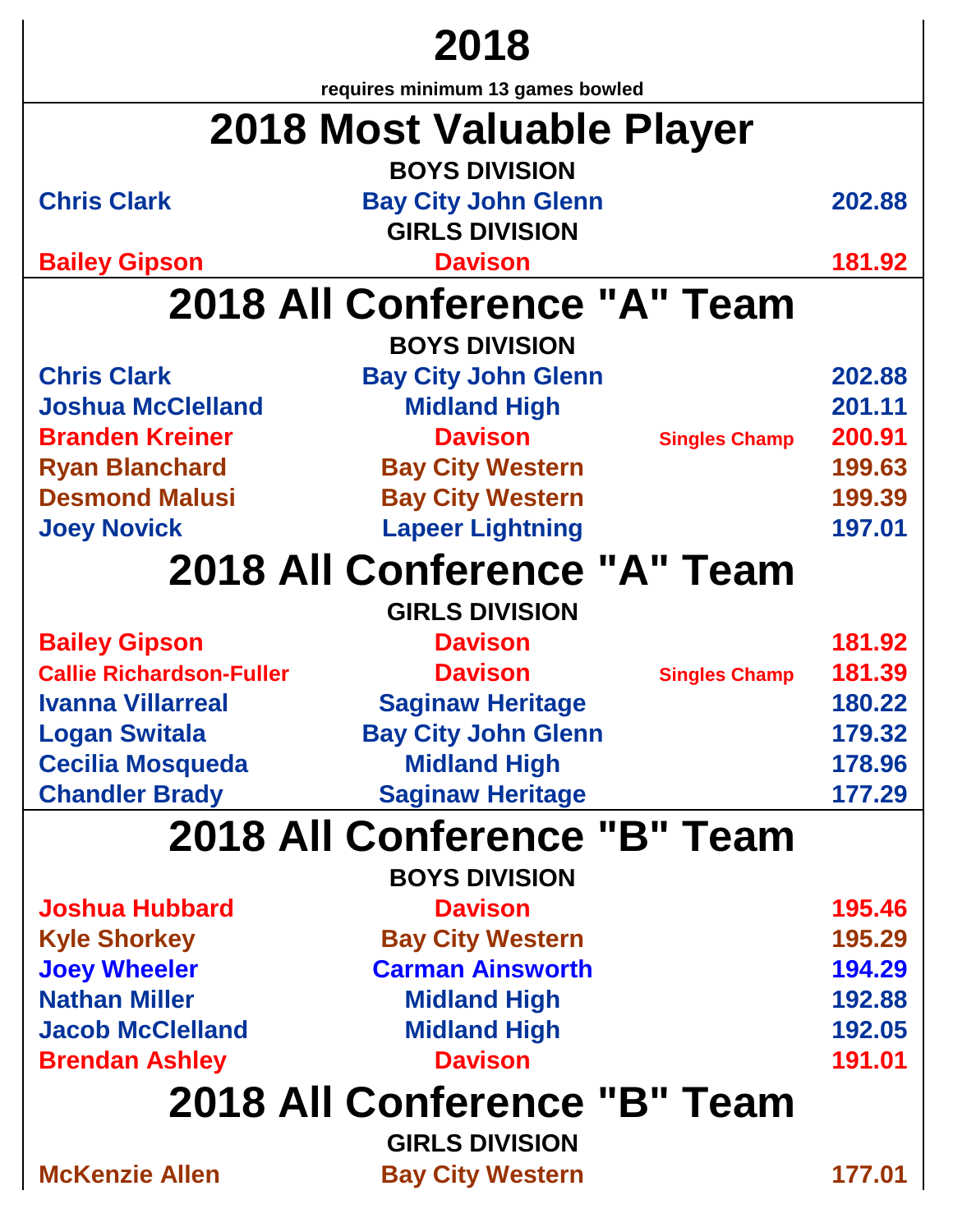| <b>Molly Doty</b><br><b>Carman Ainsworth</b><br><b>Samantha Rochow</b><br><b>Bay City Western</b><br><b>Saginaw Heritage</b><br><b>Mikayla Trevino</b> | 169.05<br>168.67<br>166.63 |
|--------------------------------------------------------------------------------------------------------------------------------------------------------|----------------------------|
|                                                                                                                                                        |                            |
|                                                                                                                                                        |                            |
|                                                                                                                                                        |                            |
| <b>Abigail Arnes</b><br><b>Davison</b>                                                                                                                 | 170.96                     |
| <b>Lindsay Gipson</b><br><b>Davison</b>                                                                                                                | 172.71                     |

| <b>BOYS</b>                              |                                  | <b>GIRLS</b>                   |  |  |  |
|------------------------------------------|----------------------------------|--------------------------------|--|--|--|
| <b>Dylan Jones</b>                       | <b>Bay City Central</b>          | <b>Tiana Storey</b>            |  |  |  |
| <b>Brandon Freese</b>                    | <b>Bay City John Glenn</b>       | <b>Madison Jones</b>           |  |  |  |
| <b>Jackson Ellis</b>                     | <b>Bay City Western</b>          | <b>Liana Ranger</b>            |  |  |  |
| <b>Mason Ancira</b>                      | <b>Carman Ainsworth</b>          | <b>Kennedy Hogan</b>           |  |  |  |
| <b>Isaac Dudla</b>                       | <b>Davison</b>                   | <b>Megan Burda</b>             |  |  |  |
| <b>Mason Luebke</b>                      | <b>Flint Powers</b>              | <b>Juliann Livingston-Dabb</b> |  |  |  |
| <b>Brandon Brown</b>                     | <b>Flint Southwestern</b>        | <b>Darissa Ward</b>            |  |  |  |
| <b>Nathan Farrington</b>                 | <b>Lapeer</b>                    | <b>Jillian Roush</b>           |  |  |  |
| <b>Michael McNamara</b>                  | <b>Midland Dow</b>               | <b>Rebecca White</b>           |  |  |  |
| <b>Hunter Stilwell</b>                   | <b>Midland High</b>              | <b>Courtney Rathbun</b>        |  |  |  |
| <b>Nathan Pittman</b>                    | <b>Mt. Pleasant</b>              | <b>Maliyah Carey</b>           |  |  |  |
| <b>Ryan Henne</b>                        | <b>Saginaw Heritage</b>          | <b>Shayla Owens</b>            |  |  |  |
|                                          | 2018 Coach of the Year           |                                |  |  |  |
| <b>John McClelland</b>                   | <b>Midland High</b>              | <b>Boys</b>                    |  |  |  |
| <b>Trevor Terrill</b>                    | <b>Midland High</b>              | <b>Girls</b>                   |  |  |  |
|                                          |                                  |                                |  |  |  |
| <b>Saginaw Valley Bowling Conference</b> |                                  |                                |  |  |  |
| 2017                                     |                                  |                                |  |  |  |
|                                          | requires minimum 13 games bowled |                                |  |  |  |
|                                          |                                  |                                |  |  |  |
|                                          | 2017 Most Valuable Player        |                                |  |  |  |
|                                          | <b>BOYS DIVISION</b>             |                                |  |  |  |
| <b>Branden Kreiner</b>                   | <b>Davison</b>                   | 214.86                         |  |  |  |
|                                          | <b>GIRLS DIVISION</b>            |                                |  |  |  |
| <b>Taylor Davis</b>                      | <b>Davison</b>                   | 205.42                         |  |  |  |
|                                          | 2017 All Conference "A" Team     |                                |  |  |  |

## **BOYS DIVISION**

**Branden Kreiner Davison 214.86**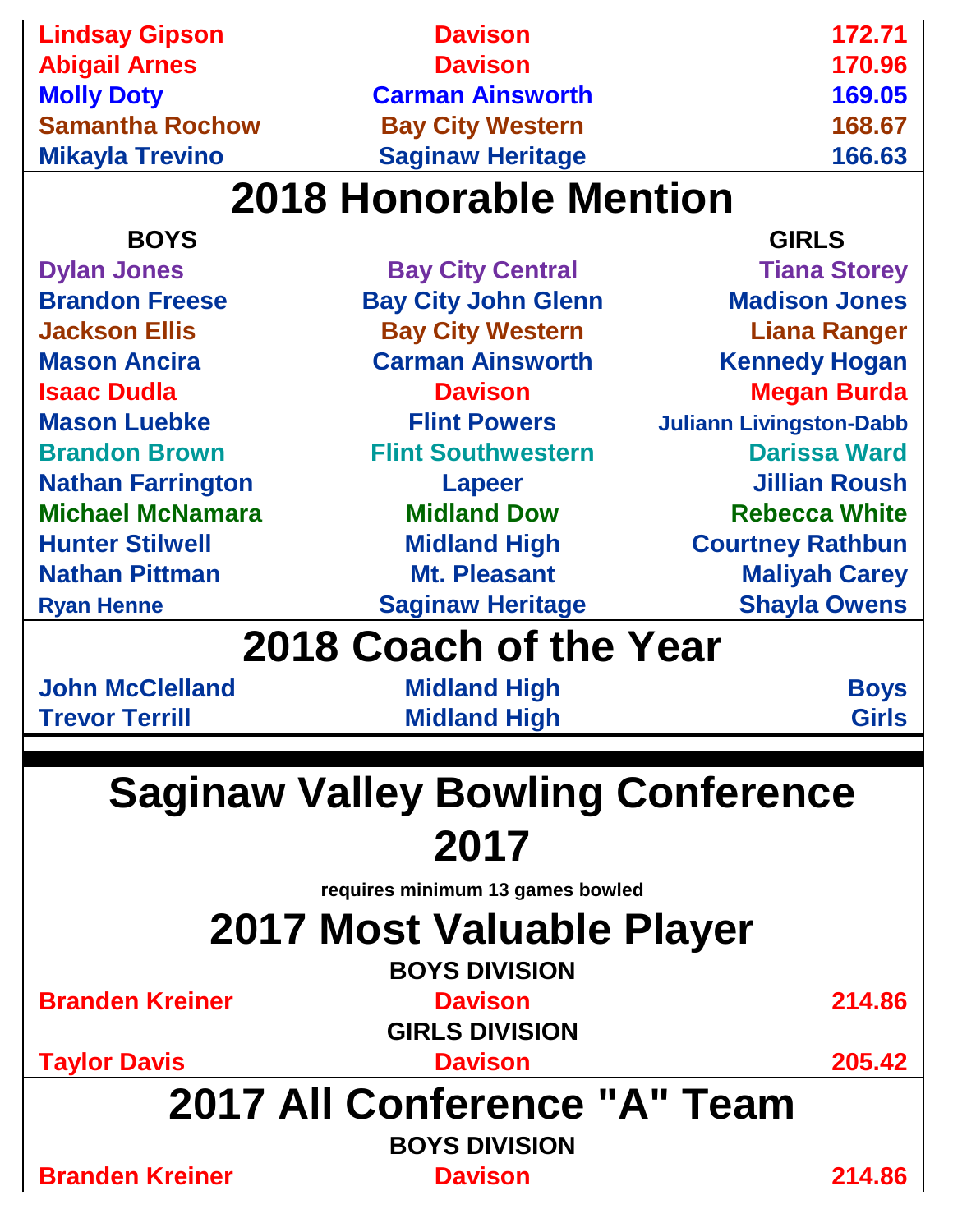| <b>Dillon McArthur</b>          | <b>Davison</b>               |                        | 213.64               |  |
|---------------------------------|------------------------------|------------------------|----------------------|--|
|                                 |                              |                        |                      |  |
| <b>Jonah Kiefer</b>             | <b>Bay City Western</b>      |                        | 208.25               |  |
| <b>Sam Israel</b>               | <b>Bay City Western</b>      |                        | 204.96               |  |
| <b>Alex Bell</b>                | <b>Lapeer</b>                |                        | 199.41               |  |
| <b>Jacob Spishak</b>            | <b>Davison</b>               |                        | 197.51               |  |
| <b>Nick Heichel</b>             | <b>Lapeer</b>                | <b>Singles Champ</b>   | 181.43               |  |
|                                 | 2017 All Conference "A" Team |                        |                      |  |
|                                 | <b>GIRLS DIVISION</b>        |                        |                      |  |
| <b>Taylor Davis</b>             | <b>Davison</b>               |                        | 205.42               |  |
| <b>Kalee Johnson</b>            | <b>Davison</b>               |                        | 196.29               |  |
| <b>Callie Richardson-Fuller</b> | <b>Davison</b>               |                        | 196.13               |  |
| <b>Kristi Mitchell</b>          | <b>Lapeer</b>                |                        | 186.95               |  |
| <b>Caity Cox</b>                | <b>Carman Ainsworth</b>      |                        | 186.88               |  |
| <b>Olivia Stephenson</b>        | <b>Davison</b>               |                        | 184.54               |  |
| <b>Lexie Felton</b>             | <b>Lapeer</b>                | <b>Singles Champ</b>   | 173.22               |  |
|                                 | 2017 All Conference "B" Team |                        |                      |  |
|                                 |                              |                        |                      |  |
|                                 | <b>BOYS DIVISION</b>         |                        |                      |  |
| <b>Masen Ancira</b>             | <b>Carman Ainsworth</b>      |                        | 194.86               |  |
| <b>Robbie Wheeler</b>           | <b>Carman Ainsworth</b>      |                        | 193.18               |  |
| <b>Brandon Darga</b>            | <b>Davison</b>               |                        | 190.63               |  |
| <b>Ryan Blanchard</b>           | <b>Bay City Western</b>      |                        | 189.43               |  |
| Joshua McClelland               | <b>Midland High</b>          |                        | 186.91               |  |
| <b>Joey Novick</b>              | <b>Lapeer</b>                |                        | 186.45               |  |
|                                 | 2017 All Conference "B" Team |                        |                      |  |
|                                 | <b>GIRLS DIVISION</b>        |                        |                      |  |
| <b>Cecillia Mosqueda</b>        | <b>Midland High</b>          |                        | 182.21               |  |
| <b>Abby Hare</b>                | <b>Saginaw Heritage</b>      |                        | 181.96               |  |
| <b>Montanna Andrews</b>         | <b>Carman Ainsworth</b>      |                        | 180.57               |  |
| <b>Ivanna Vilareal</b>          | <b>Saginaw Heritage</b>      |                        | 175.56               |  |
| <b>Brooklyn Withey</b>          | <b>Lapeer</b>                |                        | 175.45               |  |
|                                 |                              |                        |                      |  |
| <b>2017 Honorable Mention</b>   |                              |                        |                      |  |
| <b>BOYS</b>                     |                              | <b>GIRLS</b>           |                      |  |
| <b>Brennen Kilmer</b>           | <b>Bay City Central</b>      |                        | <b>Jenna Richard</b> |  |
| <b>Gabe Soukup</b>              | <b>Bay City Western</b>      | <b>Samantha Rochow</b> |                      |  |

**Zachary Rhodes Carman Ainsworth Carman Ainsworth Molly Doty**<br> **Zac Williams Davison Bailey Gipson Davison Bailey Gipson**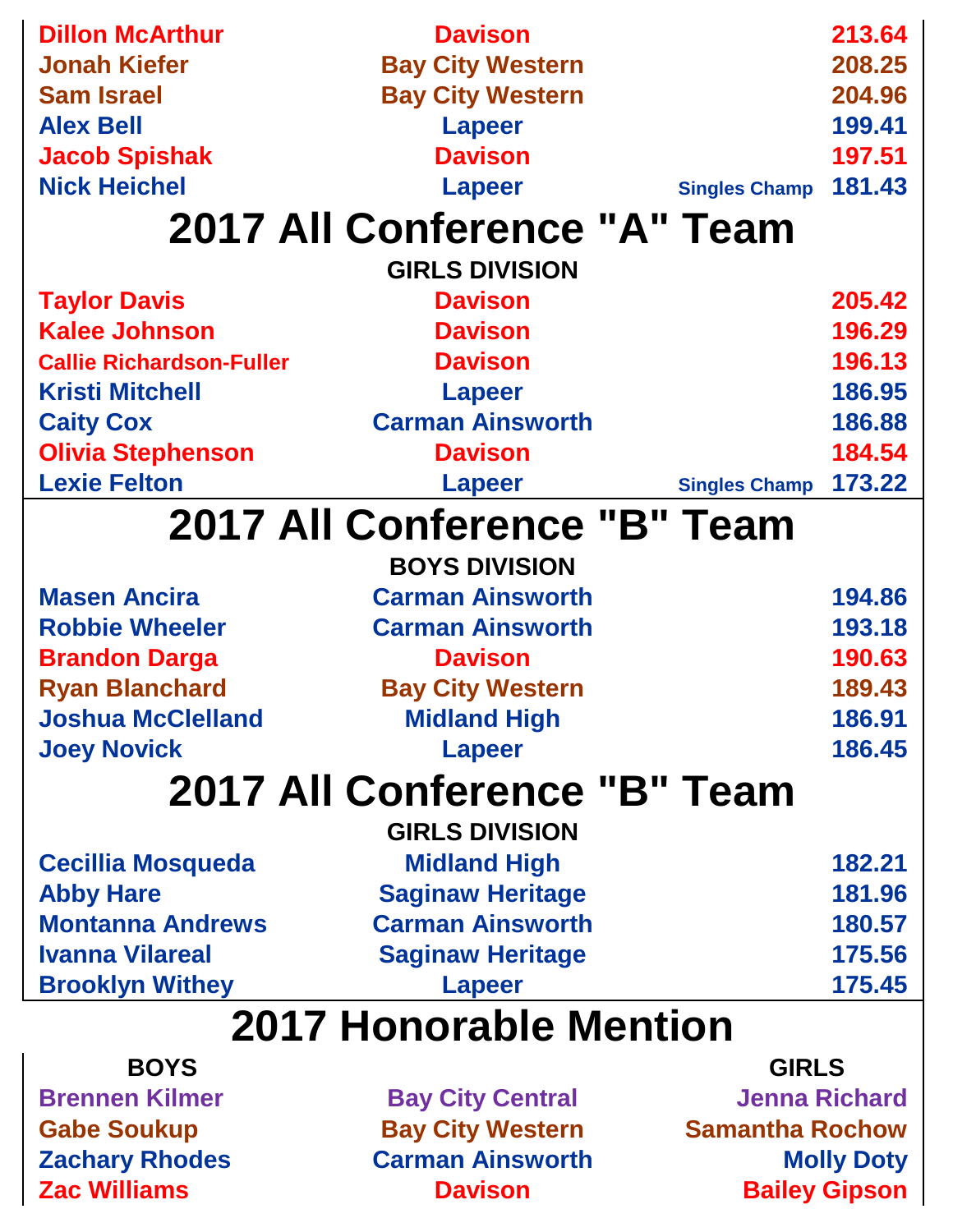| <b>Caleb Kennedy</b>         | <b>Flint Powers</b>                      | <b>Cameron Lahoud</b>          |  |
|------------------------------|------------------------------------------|--------------------------------|--|
| <b>Brandon Brown</b>         | <b>Flint Northwestern</b>                |                                |  |
| <b>Michael Younce</b>        | <b>Flint Southwestern</b>                | <b>Maya Mance</b>              |  |
| <b>Nick Heichel *</b>        | <b>Lapeer</b>                            | <b>Stephanie Slater</b>        |  |
| <b>Ian Matthews</b>          | <b>Midland Dow</b>                       | <b>Rebecca White</b>           |  |
| <b>Jacob McClelland</b>      | <b>Midland High</b>                      | <b>Courtney Rathbun</b>        |  |
| <b>Joey Pappas III</b>       | <b>Mt. Pleasant</b>                      | <b>Courtney Cotter</b>         |  |
| <b>John Jacoby</b>           | <b>Saginaw Heritage</b>                  | <b>Chandler Brady</b>          |  |
|                              | 2017 Coach of the Year                   |                                |  |
| <b>Bill Blanchard</b>        | <b>Bay City Western</b>                  | <b>Boys</b>                    |  |
| <b>Bryan Davis</b>           | <b>Davison</b>                           | <b>Girls</b>                   |  |
|                              |                                          |                                |  |
|                              | <b>Saginaw Valley Bowling Conference</b> |                                |  |
|                              | 2016                                     |                                |  |
|                              | requires minimum 13 games bowled         |                                |  |
|                              | 2016 Most Valuable Player                |                                |  |
|                              | <b>BOYS DIVISION</b>                     |                                |  |
| <b>Jordan Nunn</b>           | <b>Carman Ainsworth</b>                  | 224.53                         |  |
|                              | <b>GIRLS DIVISION</b>                    |                                |  |
| <b>Taylor Davis</b>          | <b>Davison</b>                           | 207.76                         |  |
|                              |                                          |                                |  |
| 2016 All Conference "A" Team |                                          |                                |  |
|                              | <b>BOYS DIVISION</b>                     |                                |  |
| <b>Jordan Nunn</b>           | <b>Carman Ainsworth</b>                  | 224.53<br><b>Singles Champ</b> |  |
| <b>Dillon McArthur</b>       | <b>Davison</b>                           | 224.41                         |  |
| <b>Milton Gibson III</b>     | <b>Carman Ainsworth</b>                  | 219.31                         |  |
| <b>Jordan Bair</b>           | <b>Carman Ainsworth</b>                  | 216.63                         |  |
| <b>Kyle McGrath</b>          | <b>Davison</b>                           | 213.35                         |  |
| <b>Jacob Spishak</b>         | <b>Davison</b>                           | 212.38                         |  |
| 2016 All Conference "A" Team |                                          |                                |  |
|                              | <b>GIRLS DIVISION</b>                    |                                |  |
| <b>Taylor Davis</b>          | <b>Davison</b>                           | 207.76                         |  |
| <b>Kristi Mitchell</b>       | <b>Lapeer</b>                            | 203.79                         |  |
| <b>Kalee Johnson</b>         | <b>Davison</b>                           | 202.67                         |  |
| <b>Storm Butler</b>          | <b>Bay City Western</b>                  | 202.52                         |  |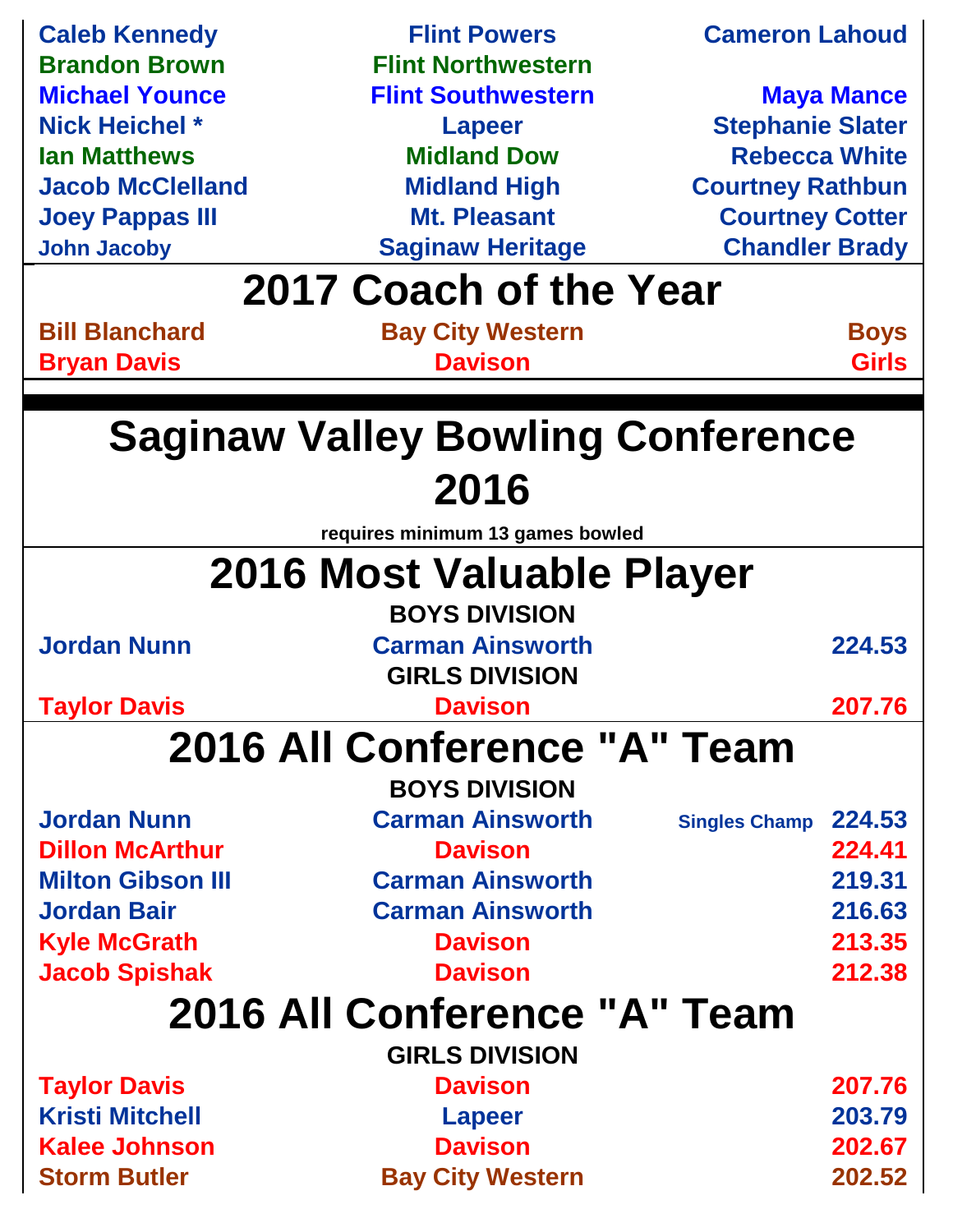| <b>Caity Cox</b>                           | <b>Carman Ainsworth</b>       | 198.61                   |
|--------------------------------------------|-------------------------------|--------------------------|
| <b>Kailee Tubbs</b>                        | <b>Davison</b>                | 190.74                   |
|                                            | 2016 All Conference "B" Team  |                          |
|                                            | <b>BOYS DIVISION</b>          |                          |
|                                            |                               | 210.63                   |
| <b>Raymond Eddy</b><br><b>Jonah Kiefer</b> | <b>Saginaw Heritage</b>       |                          |
|                                            | <b>Bay City Western</b>       | 207.41                   |
| <b>Brandon Kreiner</b>                     | <b>Davison</b>                | 207.11                   |
| <b>Rodney Hoover</b>                       | <b>Davison</b>                | 206.41                   |
| <b>Adam Clauss</b>                         | <b>Saginaw Heritage</b>       | 204.41                   |
| <b>Jakob Williams</b>                      | <b>Lapeer</b>                 | 202.67                   |
|                                            | 2016 All Conference "B" Team  |                          |
|                                            | <b>GIRLS DIVISION</b>         |                          |
| <b>Megan Rabideau</b>                      | <b>Bay City Western</b>       | 182.42                   |
| <b>Abby Hare</b>                           | <b>Saginaw Heritage</b>       | 182.09                   |
| <b>Brooklyn Withey</b>                     | <b>Lapeer</b>                 | 181.93                   |
| <b>Bailey Gipson</b>                       | <b>Davison</b>                | 181.21                   |
| <b>Ivanna Vilareal</b>                     | <b>Saginaw Heritage</b>       | 176.76                   |
| <b>Lexie Felton</b>                        | <b>Lapeer</b>                 | 174.27                   |
|                                            | <b>2016 Honorable Mention</b> |                          |
| <b>BOYS</b>                                |                               | <b>GIRLS</b>             |
|                                            |                               | <b>Jenna Richard</b>     |
| <b>Will Rouech</b>                         | <b>Bay City Central</b>       |                          |
| <b>Sam Israel</b>                          | <b>Bay City Western</b>       | <b>Samantha Rochow</b>   |
| <b>Masen Ancira</b>                        | <b>Carman Ainsworth</b>       | <b>Montanna Andrews</b>  |
| <b>Tyler Mayer</b>                         | <b>Davison</b>                | <b>Olivia Stephenson</b> |
| <b>Daurel Tolbert</b>                      | <b>Flint Powers</b>           | <b>Darby Thomason</b>    |
| <b>Jalen Backstrom</b>                     | <b>Flint Northwestern</b>     | <b>Kierra Washington</b> |
| <b>Michael Younce</b>                      | <b>Flint Southwestern</b>     | <b>Rasha Barbee</b>      |
| <b>Ethan Sharrard</b>                      | <b>Lapeer</b>                 | <b>Madison Skene</b>     |

**Jon Rutledge Midland High Cecillia Mosqueda Basil Naganshe Mt. Pleasant Emily Onica Ernesto Duran-Gutterez Saginaw Heritage Taylor Garcia**

### **2016 Coach of the Year**

**Jack Yarosh Midland Dow**

**Dennis Miller Bay City Western Boys Kevin Withey <b>Capear Lapeer Girls**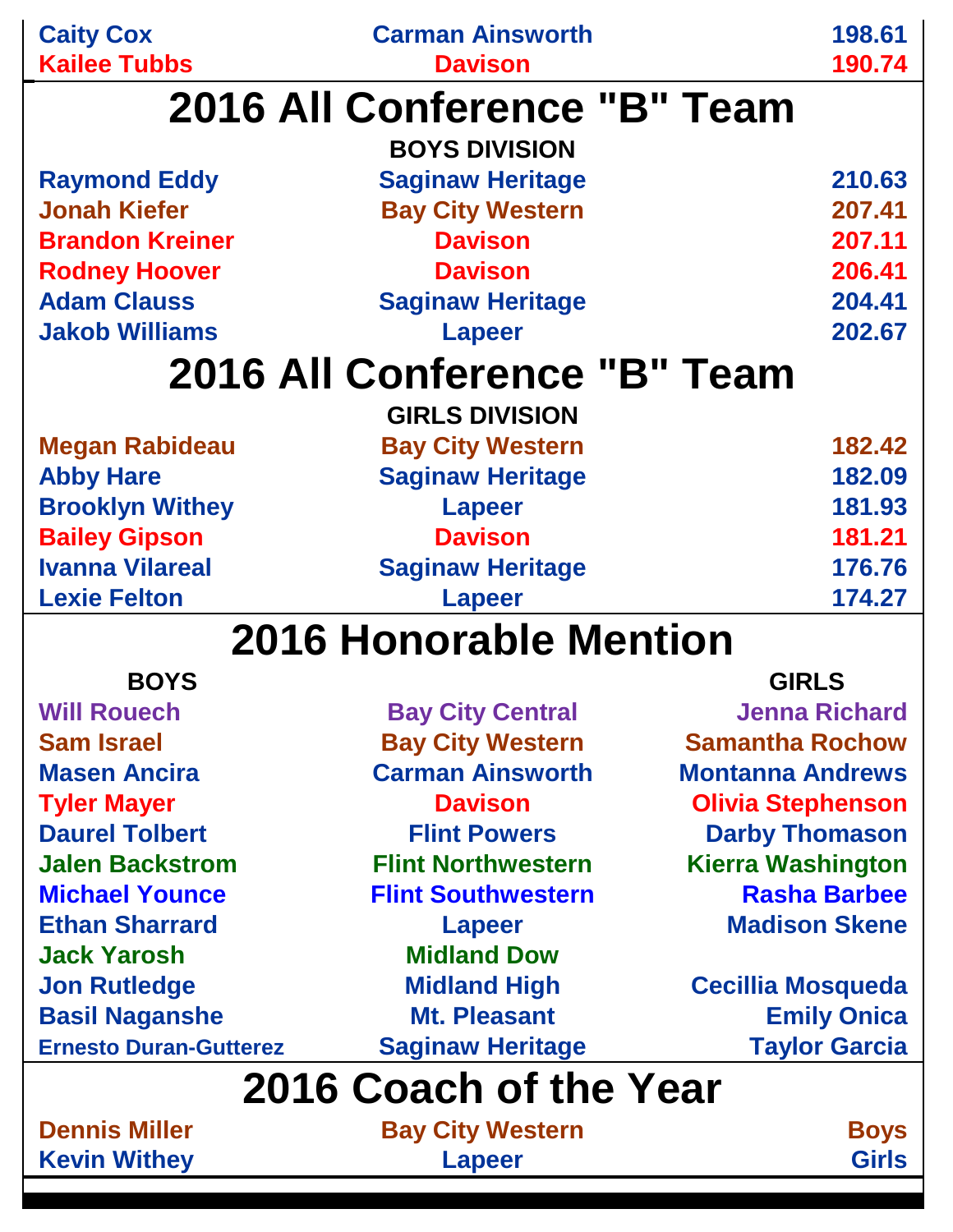| <b>Saginaw Valley Bowling Conference</b> |                                  |                      |        |
|------------------------------------------|----------------------------------|----------------------|--------|
|                                          | 2015                             |                      |        |
|                                          | requires minimum 13 games bowled |                      |        |
|                                          | 2015 Most Valuable Player        |                      |        |
|                                          | <b>BOYS DIVISION</b>             |                      |        |
| <b>Dylan Brown</b>                       | <b>Bay City Western</b>          |                      | 229.75 |
|                                          | <b>GIRLS DIVISION</b>            |                      |        |
| <b>Brooklyn Greene</b>                   | <b>Davison</b>                   |                      | 221.41 |
|                                          | 2015 All Conference "A" Team     |                      |        |
|                                          | <b>BOYS DIVISION</b>             |                      |        |
| <b>Dylan Brown</b>                       | <b>Bay City Western</b>          |                      | 229.75 |
| <b>Derek Lambert</b>                     | <b>Bay City Central</b>          |                      | 226.09 |
| <b>Jordan Nunn</b>                       | <b>Carman Ainsworth</b>          |                      | 220.78 |
| <b>Kyle McGrath</b>                      | <b>Davison</b>                   |                      | 217.41 |
| <b>Brandon Kreiner</b>                   | <b>Davison</b>                   |                      | 214.81 |
| <b>Dillon McArthur</b>                   | <b>Davison</b>                   |                      | 210.65 |
| <b>Sam Israel</b>                        | <b>Bay City Western</b>          | <b>Singles Champ</b> |        |
|                                          | 2015 All Conference "A" Team     |                      |        |
|                                          | <b>GIRLS DIVISION</b>            |                      |        |
| <b>Brooklyn Greene</b>                   | <b>Davison</b>                   |                      | 221.41 |
| <b>Taylor Davis</b>                      | <b>Davison</b>                   |                      | 215.24 |
| <b>Taylor Hare</b>                       | <b>Saginaw Heritage</b>          |                      | 200.57 |
| <b>Hannah Terrill</b>                    | <b>Midland</b>                   |                      | 197.05 |
| <b>Storm Butler</b>                      | <b>Bay City Western</b>          | <b>Singles Champ</b> | 195.21 |
| <b>Kalee Johnson</b>                     | <b>Davidson</b>                  |                      | 194.53 |
|                                          | 2015 All Conference "B" Team     |                      |        |
|                                          | <b>BOYS DIVISION</b>             |                      |        |
| <b>Derrick Norman</b>                    | <b>Saginaw Heritage</b>          |                      | 210.31 |
| <b>Rodney Hoover</b>                     | <b>Davison</b>                   |                      | 206.75 |
| <b>Tyler Scott</b>                       | <b>Saginaw Heritage</b>          |                      | 206.51 |
| <b>Adam Clauss</b>                       | <b>Saginaw Heritage</b>          |                      | 203.77 |
| <b>Jacob Freeman</b>                     | <b>Davison</b>                   |                      | 202.54 |
| <b>Dequincy Adams</b>                    | <b>Carman Ainsworth</b>          |                      | 202.29 |
| 2015 All Conference "B" Team             |                                  |                      |        |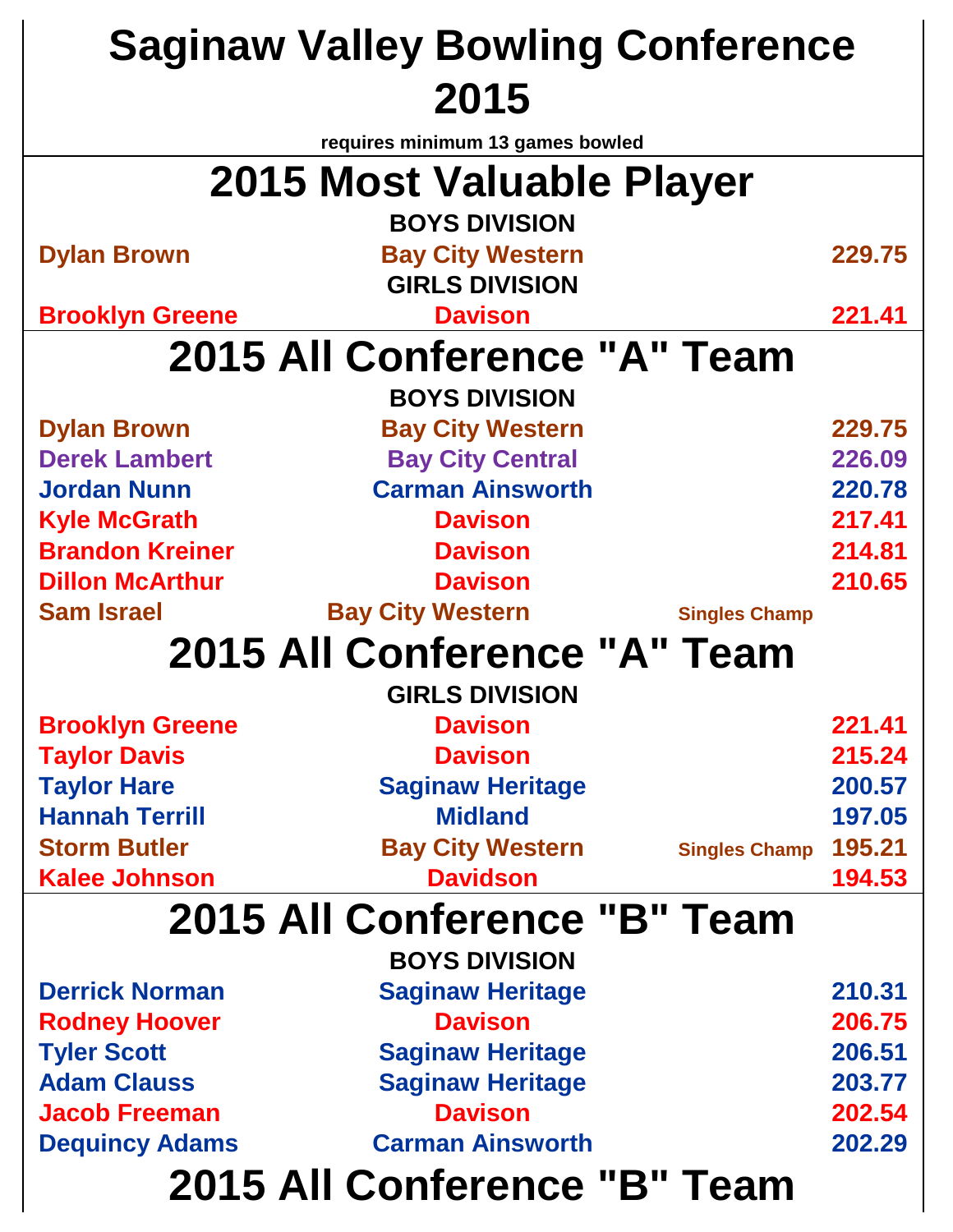|                        | <b>GIRLS DIVISION</b>   |        |
|------------------------|-------------------------|--------|
| <b>Rebecca Curtis</b>  | <b>Mt. Pleasant</b>     | 191.71 |
| <b>Alexia Richard</b>  | <b>Bay City Western</b> | 190.28 |
| <b>Kailee Tubbs</b>    | <b>Davison</b>          | 189.91 |
| <b>Brooklyn Withey</b> | <b>Lapeer</b>           | 188.27 |
| <b>Anna Kuehne</b>     | <b>Bay City Western</b> | 187.86 |
| <b>Madison Skene</b>   | <b>Lapeer</b>           | 181.13 |
|                        |                         |        |

| 2014 All Conference "A" Team                |                                            |                           |  |  |
|---------------------------------------------|--------------------------------------------|---------------------------|--|--|
| <b>Shamonica Simon</b>                      | <b>Carman Ainsworth</b>                    | 207.63                    |  |  |
|                                             | <b>GIRLS DIVISION</b>                      |                           |  |  |
| <b>Jordan Nunn</b>                          | <b>Carman Ainsworth</b>                    | 225.53                    |  |  |
|                                             | <b>BOYS DIVISION</b>                       |                           |  |  |
| 2014 Most Valuable Player                   |                                            |                           |  |  |
|                                             | requires minimum 12 games bowled           |                           |  |  |
|                                             |                                            |                           |  |  |
| 2014                                        |                                            |                           |  |  |
| <b>Saginaw Valley Bowling Conference</b>    |                                            |                           |  |  |
|                                             |                                            |                           |  |  |
| <b>Tracy Greene</b>                         | <b>Davison</b>                             | <b>Girls</b>              |  |  |
| <b>Robert Tubbs</b>                         | <b>Davison</b>                             | <b>Boys</b>               |  |  |
|                                             | 2015 Coach of the Year                     |                           |  |  |
|                                             |                                            | <b>Amber Glynn</b>        |  |  |
| <b>Jacob Phillips</b><br><b>Ben Kastros</b> | <b>Saginaw Heritage</b>                    | <b>Alisa Israel</b>       |  |  |
| <b>Kyler Bruce</b>                          | <b>Midland High</b><br><b>Mt. Pleasant</b> | <b>Carly Barber</b>       |  |  |
| <b>Jamison Pnacek</b>                       | <b>Midland Dow</b>                         |                           |  |  |
| <b>Ethan Sharrard</b>                       | <b>Lapeer</b>                              | <b>Amanda Clor</b>        |  |  |
| <b>Michael Younce</b>                       | <b>Flint Southwestern</b>                  | <b>Tiara Watson</b>       |  |  |
| <b>DeQuavius Turner</b>                     | <b>Flint Northwestern</b>                  | <b>Natori Daniel-Veal</b> |  |  |
| <b>Nick Drwal</b>                           | <b>Flint Powers</b>                        | <b>Michelle Tran</b>      |  |  |
| <b>Ryan Tubbs</b>                           | <b>Davison</b>                             | <b>Jenna Bearup</b>       |  |  |
| <b>Jordan Bair</b>                          | <b>Carman Ainsworth</b>                    | <b>Caity Cox</b>          |  |  |
| <b>Sam Israel</b>                           | <b>Bay City Western</b>                    | <b>Megan Rabideau</b>     |  |  |
| <b>Brendan Payne</b>                        | <b>Bay City Central</b>                    | <b>Julia Bublitz</b>      |  |  |
| <b>BOYS</b>                                 |                                            | <b>GIRLS</b>              |  |  |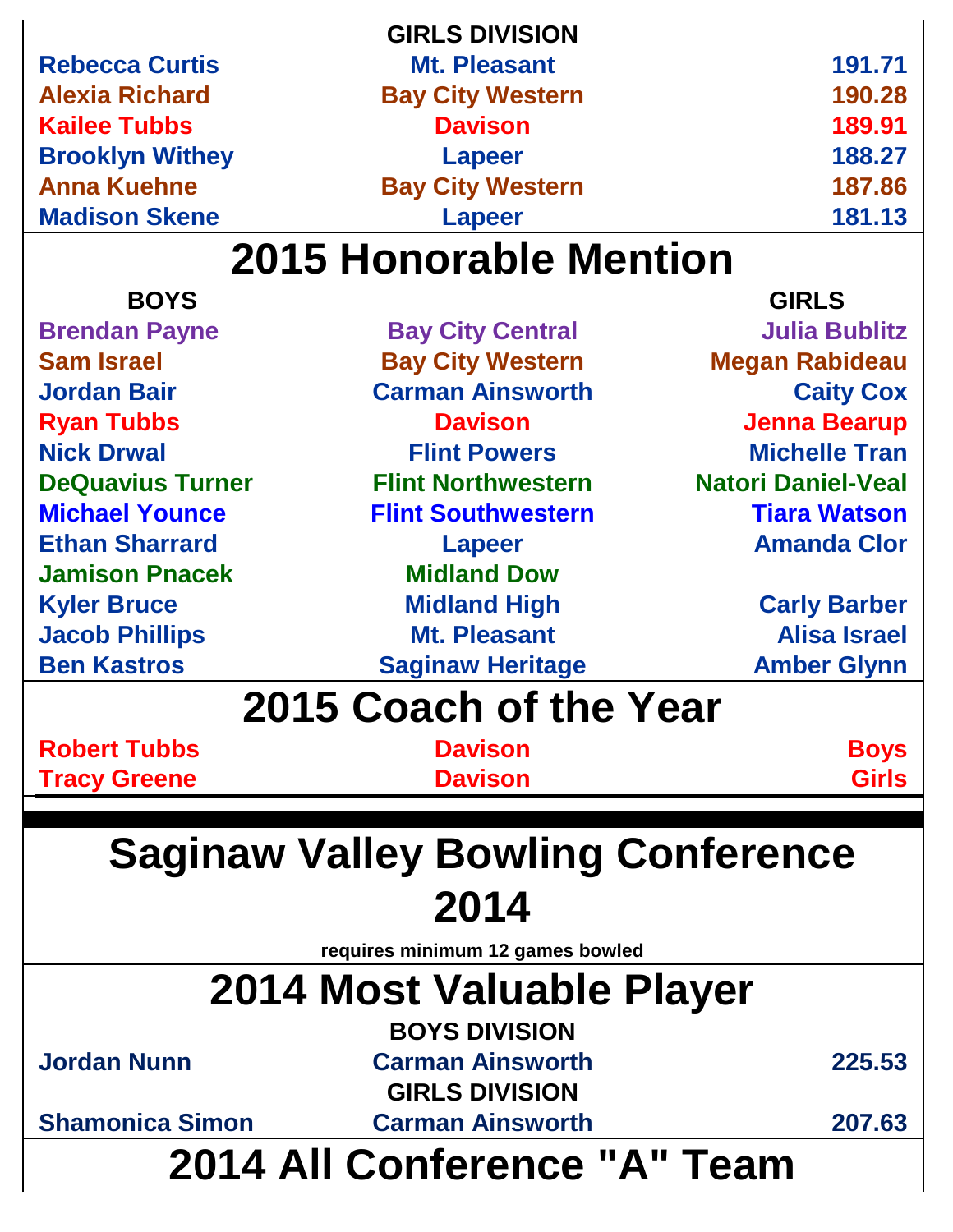| <b>BOYS</b>              |                              | <b>GIRLS</b>         |        |
|--------------------------|------------------------------|----------------------|--------|
| 2014 Honorable Mention   |                              |                      |        |
| <b>Emily Rietz</b>       | <b>Flushing</b>              |                      | 176.05 |
| <b>Anna Kuehne</b>       | <b>Bay City Western</b>      |                      | 178.67 |
| <b>Caoilinn Murphy</b>   | <b>Flint Powers</b>          |                      | 181.11 |
| <b>Kalee Johnson</b>     | <b>Davison</b>               |                      | 184.35 |
| <b>Rebecca Curtis</b>    | <b>Mt. Pleasant</b>          |                      | 185.65 |
| <b>Kenzey Lord</b>       | <b>Carman Ainsworth</b>      |                      | 188.44 |
|                          | <b>GIRLS DIVISION</b>        |                      |        |
|                          | 2014 All Conference "B" Team |                      |        |
| <b>Brendan Adams</b>     | <b>Flushing</b>              |                      | 201.55 |
| <b>Kenny McGuire</b>     | <b>Davison</b>               |                      | 201.67 |
| <b>Sam Israel</b>        | <b>Bay City Western</b>      |                      | 203.67 |
| <b>Derrick Lambert</b>   | <b>Bay City Central</b>      |                      | 203.94 |
| <b>Alex McNeal</b>       | <b>Mt. Pleasant</b>          |                      | 204.19 |
| <b>Dylan Brown</b>       | <b>Bay City Western</b>      |                      | 205.28 |
|                          | <b>BOYS DIVISION</b>         |                      |        |
|                          | 2014 All Conference "B" Team |                      |        |
| <b>Sydney Brown</b>      | <b>Davison</b>               | <b>Singles Champ</b> | 179    |
| <b>Haley Delestowicz</b> | <b>Bay City Western</b>      |                      | 189.8  |
| <b>Storm Butler</b>      | <b>Bay City Western</b>      |                      | 192    |
| <b>Claudia Gielda</b>    | <b>Bay City Western</b>      |                      | 194.81 |
| <b>Brooklyn Greene</b>   | <b>Davison</b>               |                      | 204.47 |
| <b>Taylor Davis</b>      | <b>Davison</b>               |                      | 206.84 |
| <b>Shamonica Simon</b>   | <b>Carman Ainsworth</b>      |                      | 207.63 |
|                          | <b>GIRLS DIVISION</b>        |                      |        |
|                          | 2014 All Conference "A" Team |                      |        |
| <b>Joel Decker</b>       | <b>Bay City Western</b>      |                      | 208.63 |
| <b>Josh Krzyzaniak</b>   | <b>Bay City Central</b>      |                      | 209.33 |
| <b>Derrick Norman</b>    | <b>Saginaw Heritage</b>      |                      | 209.92 |
| <b>Kyle McGrath</b>      | <b>Davison</b>               |                      | 212.22 |
| <b>Tyler Scott</b>       | <b>Saginaw Heritage</b>      | <b>Singles Champ</b> | 212.6  |
| <b>Jordan Nunn</b>       | <b>Carman Ainsworth</b>      |                      | 225.53 |
|                          | <b>BOYS DIVISION</b>         |                      |        |

**Jon Niemiec May City Central Manus Cabe Soukup Cabe Soukup Cabe Soukup Case City Western Accord Taryn Butler Bay City Western Taryn Butler**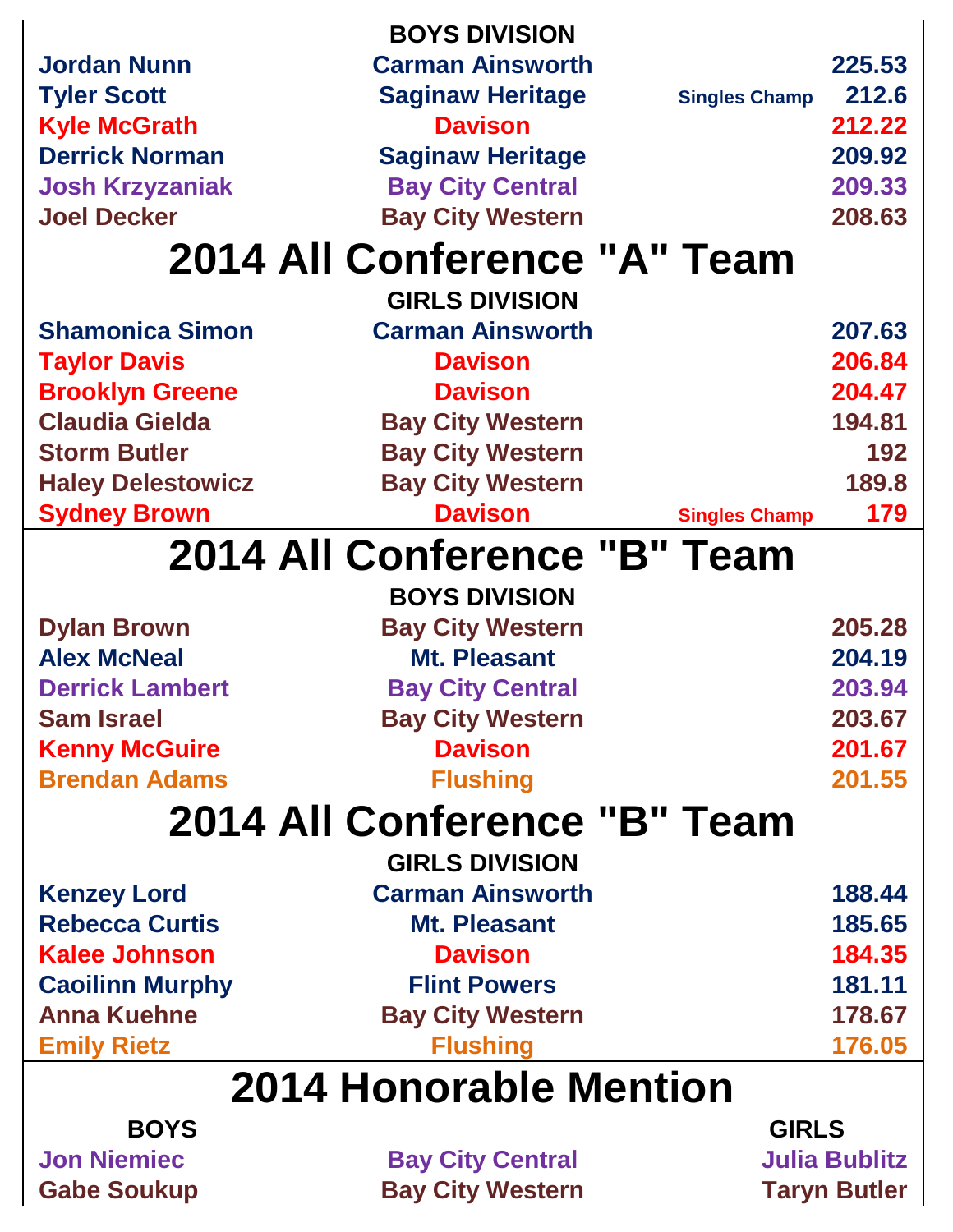| <b>Tyler Jenkins</b>     | <b>Flint Northwestern</b>                |                           | <b>Desiray Toins</b> |
|--------------------------|------------------------------------------|---------------------------|----------------------|
| <b>Alex Schneider</b>    | <b>Flint Powers</b>                      | <b>Morgan Szczepaniak</b> |                      |
| <b>Tierel Shelborne</b>  | <b>Flint Southwestern</b>                | <b>Taylor McClain</b>     |                      |
| <b>Jonathan Curtis</b>   | <b>Mt. Pleasant</b>                      | <b>Madison Whyte</b>      |                      |
| <b>Morris Pruitt</b>     | <b>Saginaw Heritage</b>                  |                           | <b>Taylor Hare</b>   |
| Raymond Brady Jr.        | <b>Saginaw High</b>                      |                           |                      |
|                          | 2014 Coach of the Year                   |                           |                      |
| <b>Timothy Nunn</b>      | <b>Carman Ainsworth</b>                  |                           | <b>Boys</b>          |
| <b>Tracy Greene</b>      | <b>Davison</b>                           |                           | <b>Girls</b>         |
|                          |                                          |                           |                      |
|                          | <b>Saginaw Valley Bowling Conference</b> |                           |                      |
|                          | 2013                                     |                           |                      |
|                          |                                          |                           |                      |
|                          | requires minimum 13 games bowled         |                           |                      |
|                          | <b>2013 Most Valuable Player</b>         |                           |                      |
|                          | <b>BOYS DIVISION</b>                     |                           |                      |
| Joshua Krzyzaniak        | <b>Bay City Central</b>                  |                           | 225.15               |
|                          | <b>GIRLS DIVISION</b>                    |                           |                      |
| <b>Brooke Wood</b>       | <b>Davison</b>                           |                           | 205.71               |
|                          | 2013 All Conference "A" Team             |                           |                      |
|                          | <b>BOYS DIVISION</b>                     |                           |                      |
| <b>Joshua Krzyzaniak</b> | <b>Bay City Central</b>                  |                           | 225.15               |
| <b>Tim Kuch</b>          | <b>Bay City Western</b>                  |                           | 216.17               |
| <b>Derrick Norman</b>    | <b>Saginaw Heritage</b>                  |                           | 207.11               |
| <b>Kyle Gillespie</b>    | <b>Bay City Western</b>                  |                           | 206.26               |
| <b>Jordan Nunn</b>       | <b>Carman Ainsworth</b>                  | <b>Singles Champ</b>      | 204.61               |
| <b>Adam Frost</b>        | <b>Saginaw Heritage</b>                  |                           | 204.41               |
|                          | 2013 All Conference "A" Team             |                           |                      |
|                          | <b>GIRLS DIVISION</b>                    |                           |                      |
| <b>Brooke Wood</b>       | <b>Davison</b>                           | <b>Singles Champ</b>      | 205.71               |
| <b>Shamonia Simon</b>    | <b>Carman Ainsworth</b>                  |                           | 204.83               |
| <b>Brooklyn Greene</b>   | <b>Davison</b>                           |                           | 199.91               |
| <b>Haley Delestowicz</b> | <b>Bay City Western</b>                  |                           | 194.18               |
| <b>Kenzey Lord</b>       | <b>Carman Ainsworth</b>                  |                           | 185.22               |
| <b>Taylor Hare</b>       | <b>Saginaw Heritage</b>                  |                           | 183.95               |
|                          |                                          |                           |                      |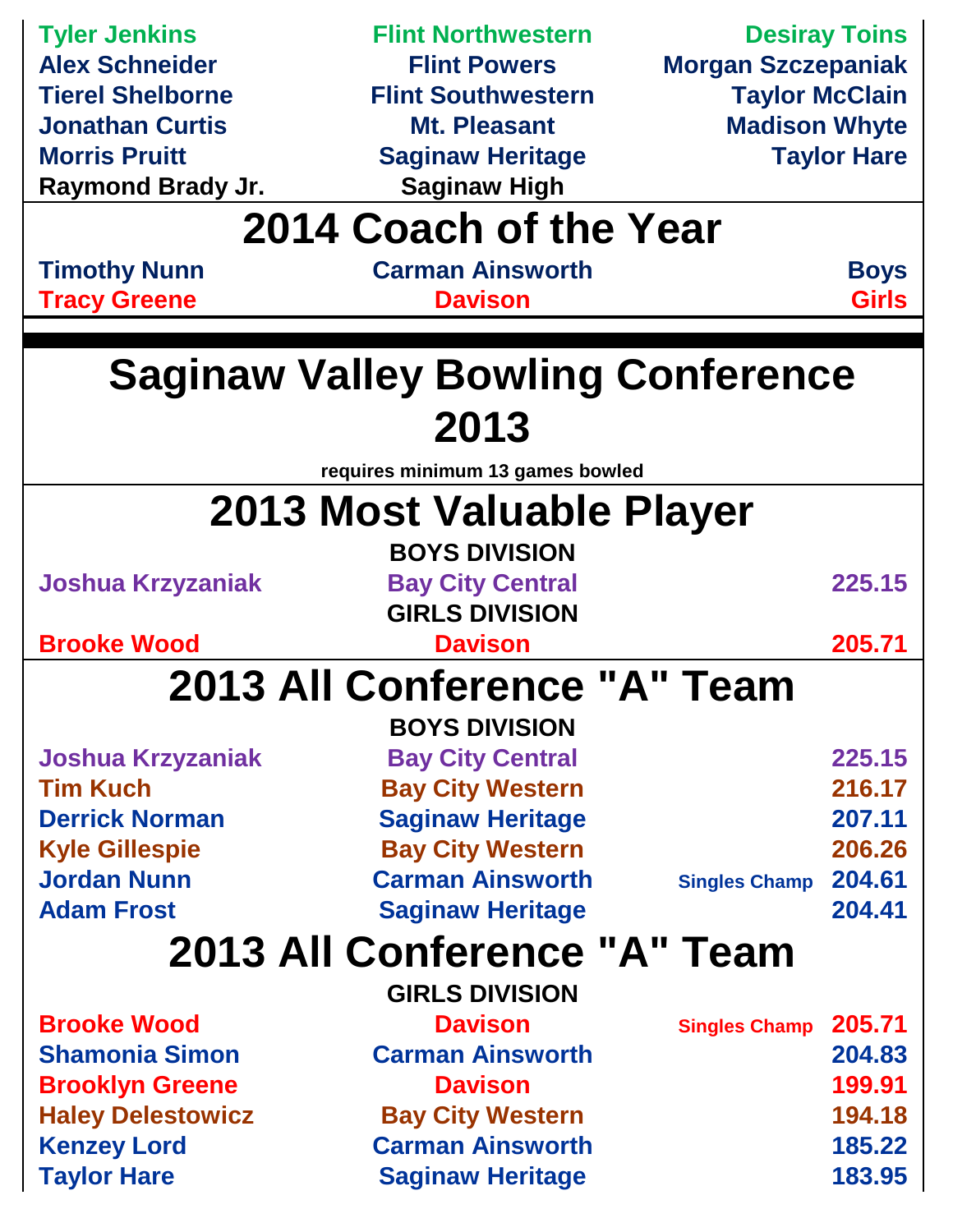| 2013 All Conference "B" Team |        |
|------------------------------|--------|
| <b>BOYS DIVISION</b>         |        |
| <b>Saginaw Heritage</b>      | 203.84 |
| <b>Bay City Central</b>      | 203.39 |
| Mt. Pleasant                 | 198.64 |
| <b>Saginaw Heritage</b>      | 198.38 |
| <b>Bay City Western</b>      | 197.95 |
| <b>Bay City Western</b>      | 196.91 |
| 2013 All Conference "B" Team |        |
| <b>GIRLS DIVISION</b>        |        |
| <b>Bay City Western</b>      | 183.48 |
| <b>Carman Ainsworth</b>      | 183.01 |
| <b>Davison</b>               | 182.26 |
| <b>Bay City Western</b>      | 181.91 |
| <b>Bay City Central</b>      | 178.85 |
| <b>Bay City Western</b>      | 176.01 |
|                              |        |

| <b>BOYS</b>              |                           | <b>GIRLS</b>            |
|--------------------------|---------------------------|-------------------------|
| <b>Gilbert Bandy</b>     | <b>Arthur Hill</b>        | <b>Breanna Frayer</b>   |
| <b>Derek Lambert</b>     | <b>Bay City Central</b>   | <b>Janelle Bublitz</b>  |
| <b>Joel Decker</b>       | <b>Bay City Western</b>   | <b>Anna Kuehne</b>      |
| <b>Parker Zellar</b>     | <b>Carman Ainsworth</b>   | <b>Kassidy Lord</b>     |
| <b>Kyle McGrath</b>      | <b>Davison</b>            | <b>Sydney Brown</b>     |
| <b>Herbert Gleason</b>   | <b>Flint Northern</b>     | <b>Charnetta Price</b>  |
| <b>Tyler Jenkins</b>     | <b>Flint Northwestern</b> |                         |
| <b>Bryan Hodge</b>       | <b>Flint Powers</b>       | <b>Kayla Dziadzio</b>   |
| <b>Tierel Shelborne</b>  | <b>Flint Southwestern</b> | <b>Jalia Jones</b>      |
| <b>Brendan Adams</b>     | <b>Flushing</b>           | <b>Sierra Doyle</b>     |
| <b>Jonathan Curtis</b>   | <b>Mt. Pleasant</b>       | <b>Madison Whyte</b>    |
| <b>Damien Botwright</b>  | <b>Saginaw Heritage</b>   | <b>Taylor Sonneberg</b> |
| <b>Raymond Brady Jr.</b> | <b>Saginaw High</b>       |                         |
|                          | 2013 Coach of the Year    |                         |
| <b>Robert Tubbs</b>      | <b>Davison</b>            | <b>Boys</b>             |
| <b>Andy Torok</b>        | <b>Davison</b>            | <b>Girls</b>            |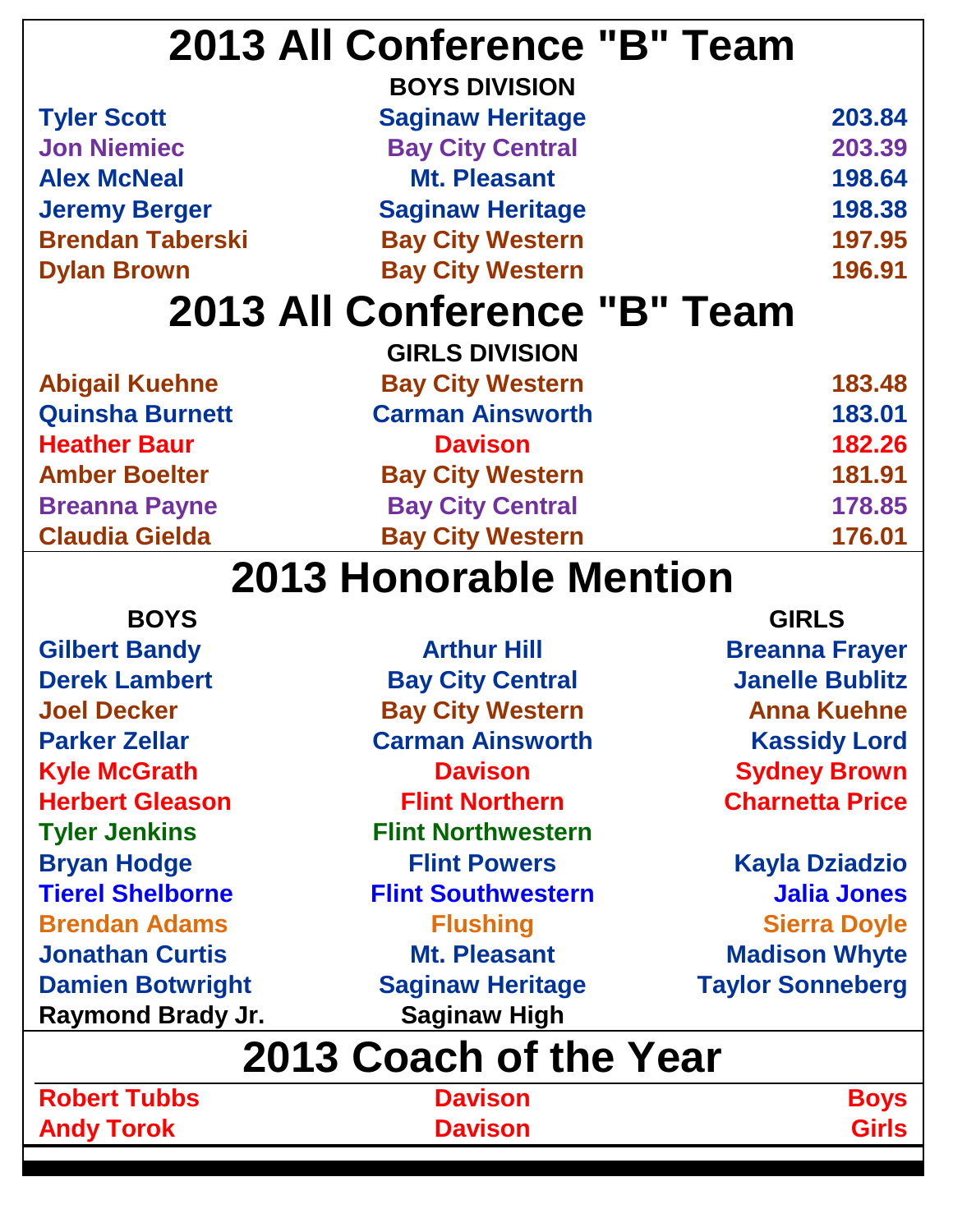| <b>Saginaw Valley Bowling Conference</b> |                                 |                      |        |  |
|------------------------------------------|---------------------------------|----------------------|--------|--|
|                                          | 2012                            |                      |        |  |
|                                          | requires minimum 9 games bowled |                      |        |  |
|                                          | 2012 Most Valuable Player       |                      |        |  |
|                                          | <b>BOYS DIVISION</b>            |                      |        |  |
| <b>Tim Kuch</b>                          | <b>Bay City Western</b>         |                      | 207.86 |  |
|                                          | <b>GIRLS DIVISION</b>           |                      |        |  |
| <b>Jenae' Snyder</b>                     | <b>Bay City Western</b>         |                      | 201    |  |
|                                          | 2012 All Conference "A" Team    |                      |        |  |
|                                          | <b>BOYS DIVISION</b>            |                      |        |  |
| <b>Tim Kuch</b>                          | <b>Bay City Western</b>         |                      | 207.86 |  |
| <b>Brendan Taberski</b>                  | <b>Bay City Western</b>         |                      | 206.38 |  |
| <b>Derrick Norman</b>                    | <b>Saginaw Heritage</b>         |                      | 206    |  |
| <b>Tyler Scott</b>                       | <b>Saginaw Heritage</b>         |                      | 204.31 |  |
| <b>Jordan Jackson</b>                    | <b>Flint Southwestern</b>       |                      | 202.14 |  |
| <b>James Michalski</b>                   | <b>Bay City Central</b>         |                      | 201.57 |  |
| <b>Travis Hare</b>                       | <b>Saginaw Heritage</b>         | <b>Singles Champ</b> |        |  |
|                                          | 2012 All Conference "A" Team    |                      |        |  |
|                                          | <b>GIRLS DIVISION</b>           |                      |        |  |
| <b>Jenae' Snyder</b>                     | <b>Bay City Western</b>         |                      | 201    |  |
| <b>Jessica Zissler</b>                   | <b>Saginaw Heritage</b>         |                      | 193    |  |
| <b>Shamonica Simon</b>                   | <b>Flint Northern</b>           | <b>Singles Champ</b> | 191.86 |  |
| <b>Nicole Gilbert</b>                    | <b>Bay City Western</b>         |                      | 182.93 |  |
| <b>Abby Kuehne</b>                       | <b>Bay City Western</b>         |                      | 178.89 |  |
| <b>Amber Boelter</b>                     | <b>Bay City Western</b>         |                      | 174.83 |  |
|                                          | 2012 All Conference "B" Team    |                      |        |  |
|                                          | <b>BOYS DIVISION</b>            |                      |        |  |
| <b>Grant Ueberroth</b>                   | <b>Bay City Western</b>         |                      | 200.44 |  |
| A.J. Mclinnis                            | <b>Saginaw Heritage</b>         |                      | 198.58 |  |
| <b>Zack Austin</b>                       | <b>Bay City Western</b>         |                      | 197.8  |  |
| <b>David Freed</b>                       | <b>Bay City Western</b>         |                      | 194.29 |  |
| <b>Derek Lambert</b>                     | <b>Bay City Central</b>         |                      | 194    |  |
| <b>Jereme Zins</b>                       | <b>Bay City Western</b>         |                      | 193.14 |  |
| 2012 All Conference "B" Team             |                                 |                      |        |  |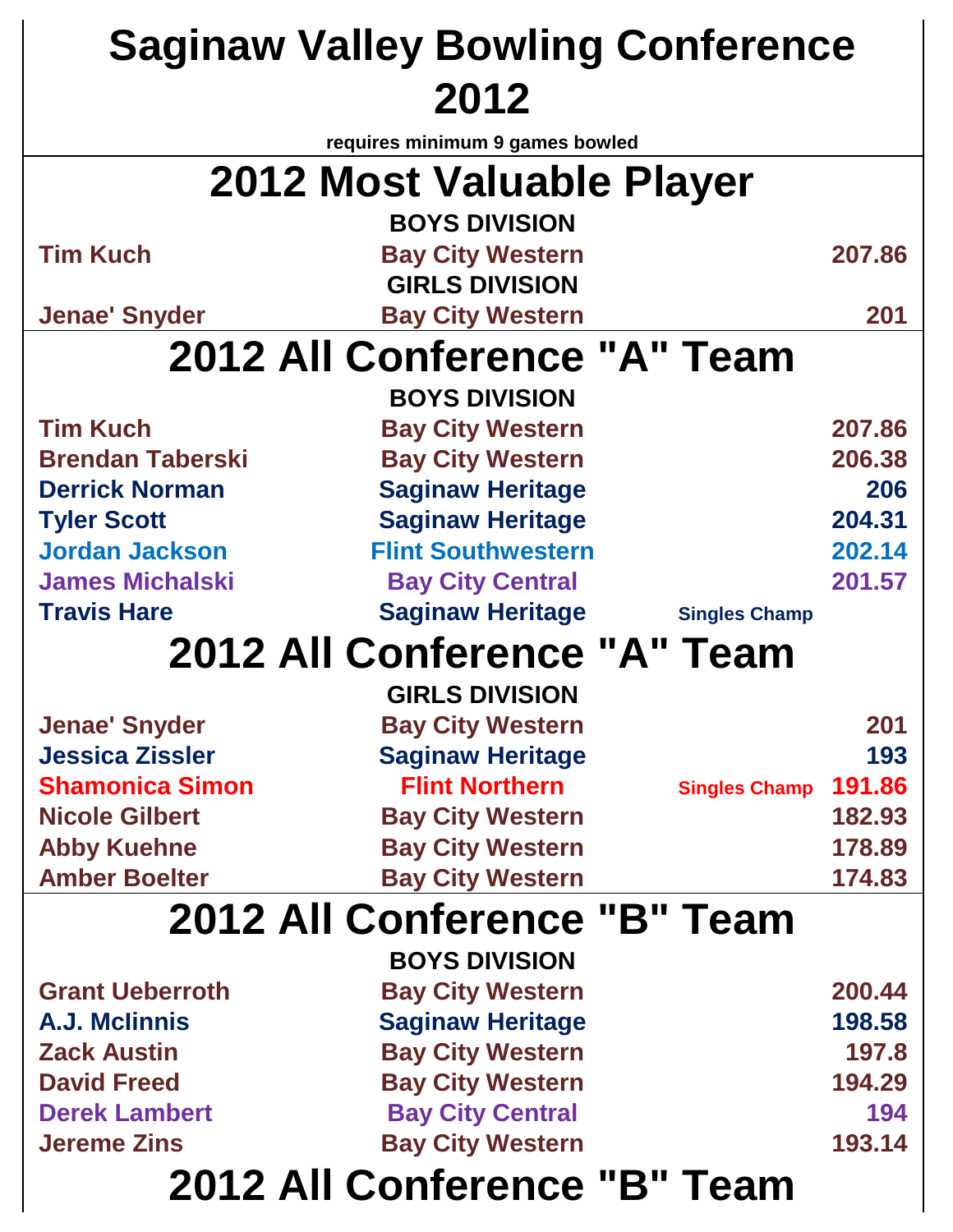|                                 | <b>GIRLS DIVISION</b>                    |                                |  |
|---------------------------------|------------------------------------------|--------------------------------|--|
| <b>Janelle Bublitz</b>          | <b>Bay City Central</b>                  | 173.7                          |  |
| <b>Haley Delestowicz</b>        | <b>Bay City Western</b>                  | 171.93                         |  |
| <b>Jordan Buda</b>              | <b>Bay City Central</b>                  | 171.44                         |  |
| <b>Breanna Payne</b>            | <b>Bay City Central</b>                  | 171.44                         |  |
| <b>Claudia Gielda</b>           | <b>Bay City Western</b>                  | 170.11                         |  |
| <b>Brianna Haynes</b>           | <b>Saginaw Heritage</b>                  | 169.08                         |  |
|                                 | 2012 Coach of the Year                   |                                |  |
| <b>Jeff Hahn</b>                | <b>Bay City Western</b>                  | <b>Boys</b>                    |  |
| <b>Rick Dodick</b>              | <b>Bay City Western</b>                  | <b>Girls</b>                   |  |
|                                 | <b>Saginaw Valley Bowling Conference</b> |                                |  |
|                                 | 2011                                     |                                |  |
| requires minimum 9 games bowled |                                          |                                |  |
|                                 | 2011 Most Valuable Player                |                                |  |
|                                 | <b>BOYS DIVISION</b>                     |                                |  |
| <b>Jorden Gary</b>              | <b>Bay City Western</b>                  | 205.86                         |  |
|                                 | <b>GIRLS DIVISION</b>                    |                                |  |
| <b>Jenae' Snyder</b>            | <b>Bay City Western</b>                  | 197.07                         |  |
|                                 | 2011 All Conference "A" Team             |                                |  |
|                                 | <b>BOYS DIVISION</b>                     |                                |  |
| <b>Jorden Gary</b>              | <b>Bay City Western</b>                  | 205.86                         |  |
| A.J. McInnis                    | <b>Saginaw Heritage</b>                  | 205.17<br><b>Singles Champ</b> |  |
| <b>Brendan Taberski</b>         | <b>Bay City Western</b>                  | 200.1                          |  |
| <b>Jeremy Berger</b>            | <b>Saginaw Heritage</b>                  | 199.78                         |  |
| <b>Tim Kuch</b>                 | <b>Bay City Western</b>                  | 199.73                         |  |
| <b>Zack Schultz</b>             | <b>Saginaw Heritage</b>                  | 199.27                         |  |
| 2011 All Conference "A" Team    |                                          |                                |  |
|                                 | <b>GIRLS DIVISION</b>                    |                                |  |
| <b>Jenae' Snyder</b>            | <b>Bay City Western</b>                  | 197.07<br><b>Singles Champ</b> |  |
| <b>Jessica Zissler</b>          | <b>Saginaw Heritage</b>                  | 194.88                         |  |
| <b>Kelci Embrey</b>             | <b>Mt. Pleasant</b>                      | 174.4                          |  |
| <b>Amber Boelter</b>            | <b>Bay City Western</b>                  | 173.8                          |  |
| <b>Nicole Gilbert</b>           | <b>Bay City Western</b>                  | 171.63                         |  |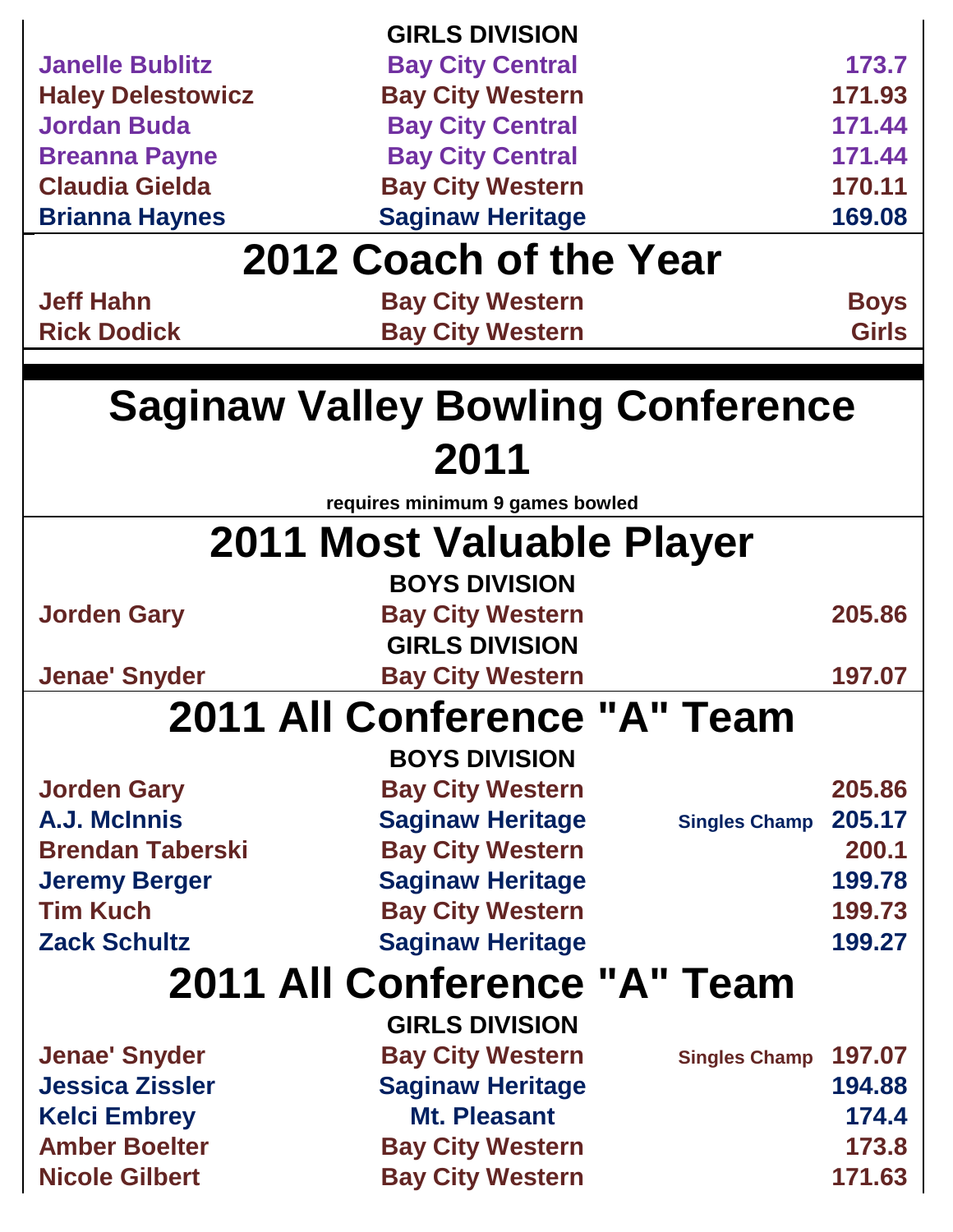| <b>Ashley Mahaffy</b>                    | <b>Bay City Western</b>         | 171.54       |  |  |
|------------------------------------------|---------------------------------|--------------|--|--|
| 2011 All Conference "B" Team             |                                 |              |  |  |
|                                          | <b>BOYS DIVISION</b>            |              |  |  |
| <b>Sean Daughtery</b>                    | <b>Bay City Central</b>         | 197.73       |  |  |
| <b>Daniel Bublitz</b>                    | <b>Bay City Central</b>         | 197.58       |  |  |
| <b>James Michalski</b>                   | <b>Bay City Central</b>         | 193.4        |  |  |
| <b>Matthew Leser</b>                     | <b>Bay City Western</b>         | 190.73       |  |  |
| <b>Lon Williams</b>                      | <b>Flint Southwestern</b>       | 190.5        |  |  |
| <b>Travis Hare</b>                       | <b>Saginaw Heritage</b>         | 189.89       |  |  |
|                                          | 2011 All Conference "B" Team    |              |  |  |
|                                          | <b>GIRLS DIVISION</b>           |              |  |  |
| <b>Brianna Haynes</b>                    | <b>Saginaw Heritage</b>         | 168.33       |  |  |
| <b>Stephanie Joslin</b>                  | <b>Mt. Pleasant</b>             | 167.93       |  |  |
| <b>Taylor Sonnenburg</b>                 | <b>Saginaw Heritage</b>         | 167.85       |  |  |
| <b>Janelle Bublitz</b>                   | <b>Bay City Central</b>         | 165.92       |  |  |
| <b>Marissa Bartkowiak</b>                | <b>Bay City Central</b>         | 165.09       |  |  |
| <b>Jordan Buda</b>                       | <b>Bay City Central</b>         | 161.23       |  |  |
|                                          | 2011 Coach of the Year          |              |  |  |
| <b>Charles Davis</b>                     | <b>Bay City Central</b>         | <b>Boys</b>  |  |  |
| <b>Dani Hare</b>                         | <b>Saginaw Heritage</b>         | <b>Girls</b> |  |  |
|                                          |                                 |              |  |  |
| <b>Saginaw Valley Bowling Conference</b> |                                 |              |  |  |
|                                          | 2010                            |              |  |  |
|                                          |                                 |              |  |  |
|                                          | requires minimum 8 games bowled |              |  |  |
| 2010 Most Valuable Player                |                                 |              |  |  |
|                                          | <b>BOYS DIVISION</b>            |              |  |  |
| <b>Sean Daugherty</b>                    | <b>Bay City Central</b>         | 212.22       |  |  |
|                                          | <b>GIRLS DIVISION</b>           |              |  |  |
| <b>Dyanna Scott</b>                      | <b>Flint Northern</b>           | 188.43       |  |  |
| 2010 All Conference "A" Team             |                                 |              |  |  |
|                                          | <b>BOYS DIVISION</b>            |              |  |  |
| <b>Sean Daugherty</b>                    | <b>Bay City Central</b>         | 212.22       |  |  |
| <b>Cody Phillips</b>                     | <b>Mt. Pleasant</b>             | 208.64       |  |  |
|                                          |                                 |              |  |  |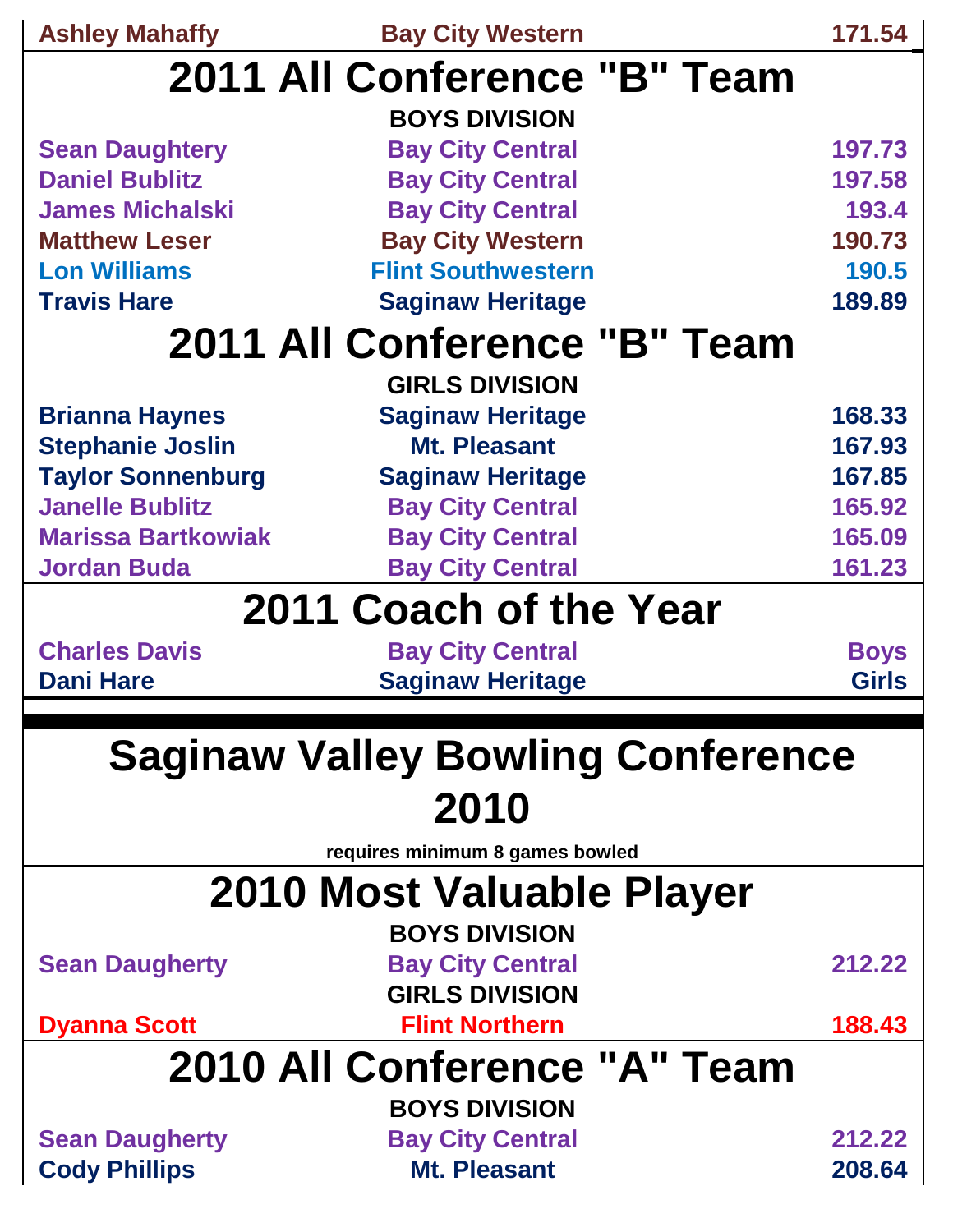| <b>Jorden Gary</b>                       | <b>Bay City Western</b>      |                      | 207.83       |
|------------------------------------------|------------------------------|----------------------|--------------|
| A.J. McInnis                             | <b>Saginaw Heritage</b>      | <b>Singles Champ</b> | 206.73       |
| <b>Lon Williams</b>                      | <b>Flint Southwestern</b>    |                      | 201.5        |
| <b>Tony Bittner</b>                      | <b>Saginaw Heritage</b>      |                      | 198.27       |
|                                          | 2010 All Conference "A" Team |                      |              |
|                                          | <b>GIRLS DIVISION</b>        |                      |              |
| <b>Dyanna Scott</b>                      | <b>Flint Northern</b>        |                      | 188.43       |
| <b>Jessica Zissler</b>                   | <b>Saginaw Heritage</b>      |                      | 183.79       |
| <b>Jenae' Snyder</b>                     | <b>Bay City Western</b>      |                      | 180          |
| <b>Thais Isaacs</b>                      | <b>Flint Northern</b>        |                      | 171          |
| <b>Jordan Buda</b>                       | <b>Bay City Central</b>      | <b>Singles Champ</b> | 170.36       |
| <b>Cynthia Malott</b>                    | <b>Mt. Pleasant</b>          |                      | 169          |
|                                          | 2010 All Conference "B" Team |                      |              |
|                                          | <b>BOYS DIVISION</b>         |                      |              |
| <b>Grant Walker</b>                      | <b>Bay City Central</b>      |                      | 198.17       |
| <b>Jeremy Berger</b>                     | <b>Saginaw Heritage</b>      |                      | 198.11       |
| <b>James Michalski</b>                   | <b>Bay City Central</b>      |                      | 197.8        |
| <b>Jake Embrey</b>                       | <b>Mt. Pleasant</b>          |                      | 194          |
| <b>Tim Kuch</b>                          | <b>Bay City Western</b>      |                      | 194          |
| <b>Trevor Fedewa</b>                     | <b>Mt. Pleasant</b>          |                      | 193.82       |
|                                          | 2010 All Conference "B" Team |                      |              |
|                                          | <b>GIRLS DIVISION</b>        |                      |              |
| <b>Breanna Lijewski</b>                  | <b>Bay City Western</b>      |                      | 167.33       |
| <b>Brianna Haynes</b>                    | <b>Saginaw Heritage</b>      |                      | 162          |
| <b>Heather LaMarre</b>                   | <b>Bay City Western</b>      |                      | 161.73       |
| <b>Ashley Mahaffy</b>                    | <b>Saginaw Heritage</b>      |                      | 160.79       |
| <b>Kelsie Morris</b>                     | <b>Saginaw Heritage</b>      |                      | 159.15       |
| <b>Amber Boelter</b>                     | <b>Bay City Western</b>      |                      | 157.2        |
| 2010 Coach of the Year                   |                              |                      |              |
| <b>Todd Hare</b>                         | <b>Saginaw Heritage</b>      |                      | <b>Boys</b>  |
| <b>Dani Hare</b>                         | <b>Saginaw Heritage</b>      |                      | <b>Girls</b> |
|                                          |                              |                      |              |
| <b>Saginaw Valley Bowling Conference</b> |                              |                      |              |

**2009**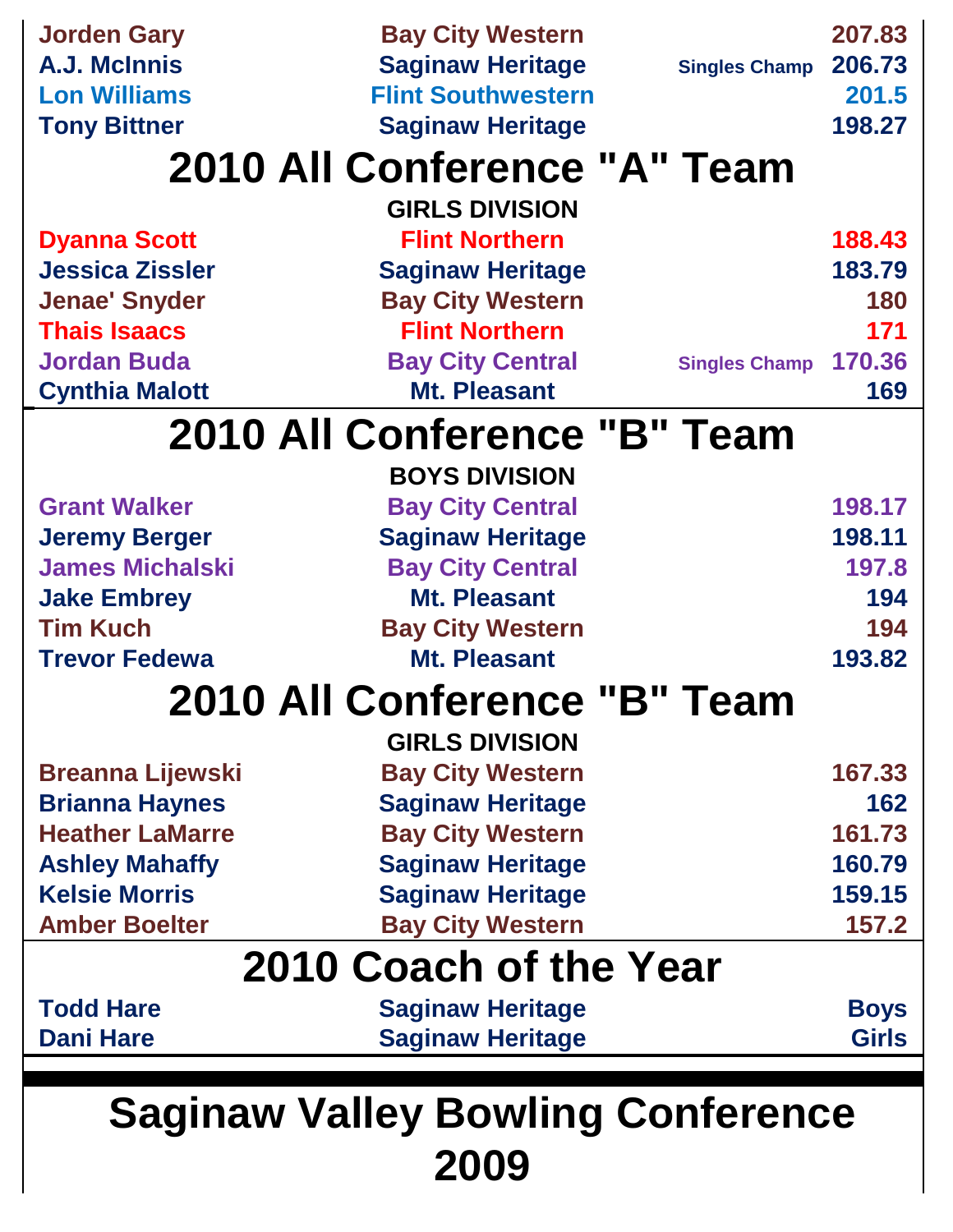| requires minimum 10 games bowled |                                                 |        |  |
|----------------------------------|-------------------------------------------------|--------|--|
| 2009 Most Valuable Player        |                                                 |        |  |
|                                  | <b>BOYS DIVISION</b>                            |        |  |
| <b>Kevin Miller</b>              | <b>Bay City Western</b>                         | 207.64 |  |
|                                  | <b>GIRLS DIVISION</b>                           |        |  |
| <b>Taney Turner</b>              | <b>Saginaw Heritage</b>                         | 192.93 |  |
|                                  | 2009 All Conference "A" Team                    |        |  |
|                                  | <b>BOYS DIVISION</b>                            |        |  |
| <b>Kevin Miller</b>              | <b>Bay City Western</b>                         | 207.64 |  |
| <b>Jorden Gary</b>               | <b>Bay City Western</b>                         | 207.3  |  |
| <b>Matthew Leser</b>             | <b>Bay City Western</b>                         | 198.38 |  |
| <b>Cody Engler</b>               | <b>Saginaw Heritage</b>                         | 196.14 |  |
| <b>Kory White</b>                | <b>Bay City Western</b>                         | 195.09 |  |
| <b>Shannon Propst</b>            | <b>Flint Northern</b><br><b>Singles Champ</b>   |        |  |
|                                  | 2009 All Conference "A" Team                    |        |  |
|                                  | <b>GIRLS DIVISION</b>                           |        |  |
| <b>Taney Turner</b>              | <b>Saginaw Heritage</b>                         | 192.93 |  |
| <b>Jessica Zissler</b>           | <b>Saginaw Heritage</b><br><b>Singles Champ</b> | 192.69 |  |
| <b>Dyanna Scott</b>              | <b>Flint Northern</b>                           | 187.88 |  |
| <b>Jenae' Snyder</b>             | <b>Bay City Western</b>                         | 175.38 |  |
| <b>Amanda Groom</b>              | <b>Saginaw Heritage</b>                         | 174.79 |  |
| <b>Megan Slack</b>               | <b>Bay City Western</b>                         | 174.08 |  |
| 2009 All Conference "B" Team     |                                                 |        |  |
|                                  | <b>BOYS DIVISION</b>                            |        |  |
| <b>Addison Pafford</b>           | <b>Bay City Central</b>                         | 194.15 |  |
| <b>Grant Walker</b>              | <b>Bay City Central</b>                         | 193    |  |
| <b>Austin Len</b>                | <b>Bay City Western</b>                         | 192    |  |
| <b>David Donaldson</b>           | <b>Bay City Western</b>                         | 187.08 |  |
| A.J. McInnis                     | <b>Saginaw Heritage</b>                         | 187.08 |  |
| <b>Shawn Everitt</b>             | <b>Bay City Central</b>                         | 186.7  |  |
| 2009 All Conference "B" Team     |                                                 |        |  |
|                                  | <b>GIRLS DIVISION</b>                           |        |  |
| <b>Raeanna Bartkowiak</b>        | <b>Bay City Central</b>                         | 172.33 |  |
| <b>Rachel Lambert</b>            | <b>Bay City Central</b>                         | 168.75 |  |
| <b>Nicole Gilbert</b>            | <b>Bay City Western</b>                         | 162.15 |  |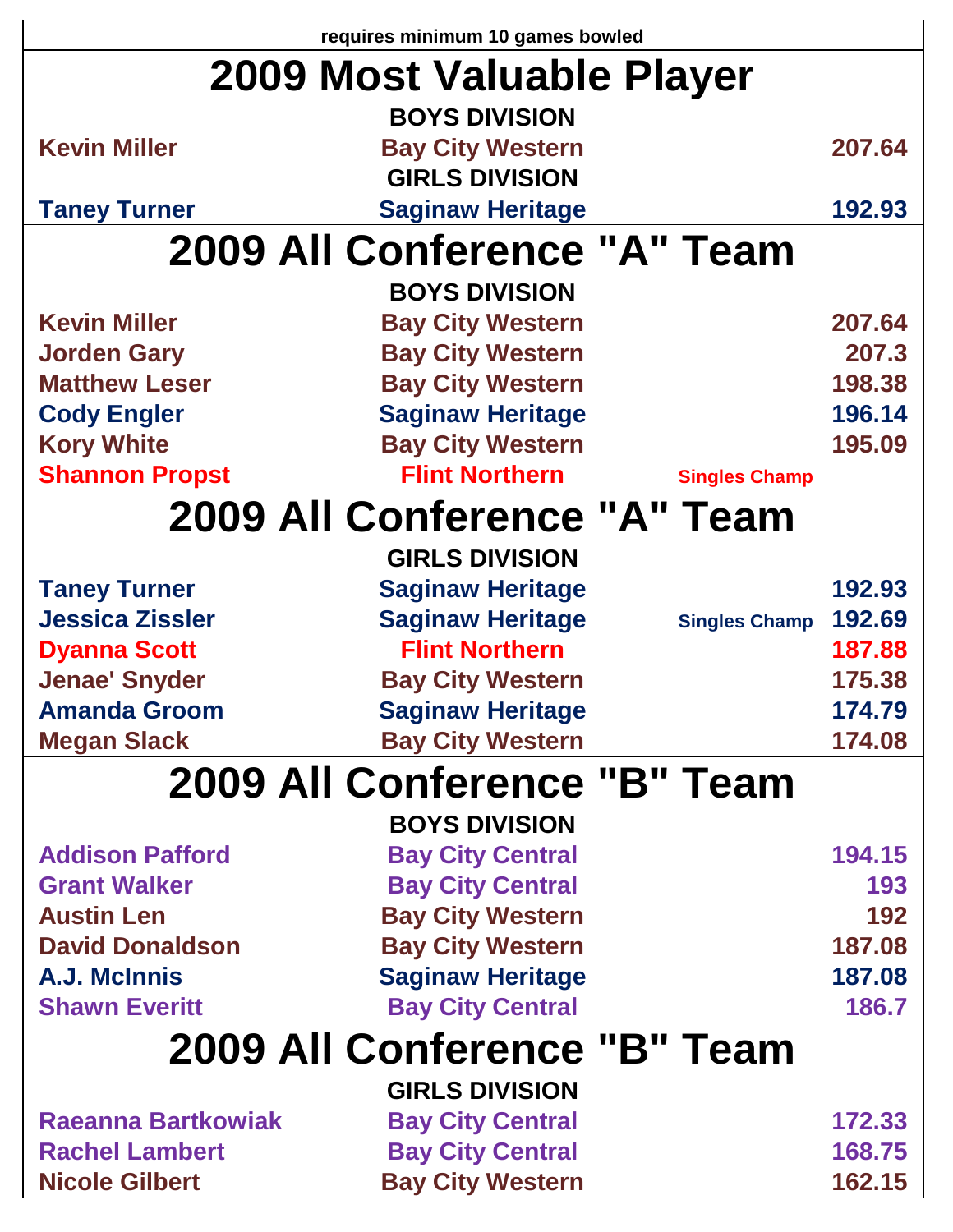| <b>Jeanette Handley</b>      | <b>Flint Central</b>                     |                      | 160.06       |
|------------------------------|------------------------------------------|----------------------|--------------|
| <b>Brianna Haynes</b>        | <b>Saginaw Heritage</b>                  |                      | 158.62       |
| <b>Dana Mays</b>             | <b>Flint Southwestern</b>                |                      | 158.19       |
|                              | 2009 Coach of the Year                   |                      |              |
| <b>Jeff Hahn</b>             | <b>Bay City Western</b>                  |                      | <b>Boys</b>  |
| <b>Dani Hare</b>             | <b>Saginaw Heritage</b>                  |                      | <b>Girls</b> |
|                              |                                          |                      |              |
|                              | <b>Saginaw Valley Bowling Conference</b> |                      |              |
|                              | 2008                                     |                      |              |
|                              | requires minimum 8 games bowled          |                      |              |
|                              | 2008 Most Valuable Player                |                      |              |
|                              | <b>BOYS DIVISION</b>                     |                      |              |
| <b>Jorden Gary</b>           | <b>Bay City Western</b>                  |                      | 211.33       |
|                              | <b>GIRLS DIVISION</b>                    |                      |              |
| <b>Taney Turner</b>          | <b>Saginaw Heritage</b>                  |                      | 191.71       |
|                              | 2008 All Conference "A" Team             |                      |              |
|                              | <b>BOYS DIVISION</b>                     |                      |              |
| <b>Jorden Gary</b>           | <b>Bay City Western</b>                  |                      | 211.33       |
| <b>Rameer Houston</b>        | <b>Flint Northern</b>                    |                      | 208.14       |
| <b>Shawn Everitt</b>         | <b>Bay City Central</b>                  | <b>Singles Champ</b> | 205.01       |
| <b>Addison Pafford</b>       | <b>Bay City Central</b>                  |                      | 202.01       |
| <b>Tim Romos</b>             | <b>Bay City Central</b>                  |                      | 201.36       |
| <b>Jeff Olenick</b>          | <b>Bay City Central</b>                  |                      | 198.38       |
| 2008 All Conference "A" Team |                                          |                      |              |
|                              | <b>GIRLS DIVISION</b>                    |                      |              |
| <b>Taney Turner</b>          | <b>Saginaw Heritage</b>                  | <b>Singles Champ</b> | 191.71       |
| <b>Rachel Lambert</b>        | <b>Bay City Central</b>                  |                      | 188.58       |
| <b>Ashley August</b>         | <b>Flint Central</b>                     |                      | 184.86       |
| <b>Raeanna Bartkowiak</b>    | <b>Bay City Central</b>                  |                      | 169.36       |
| <b>Cassie King</b>           | <b>Mt. Pleasant</b>                      |                      | 167.56       |
| <b>Breanna Lijewski</b>      | <b>Bay City Western</b>                  |                      | 164.88       |
| 2008 All Conference "B" Team |                                          |                      |              |
| <b>BOYS DIVISION</b>         |                                          |                      |              |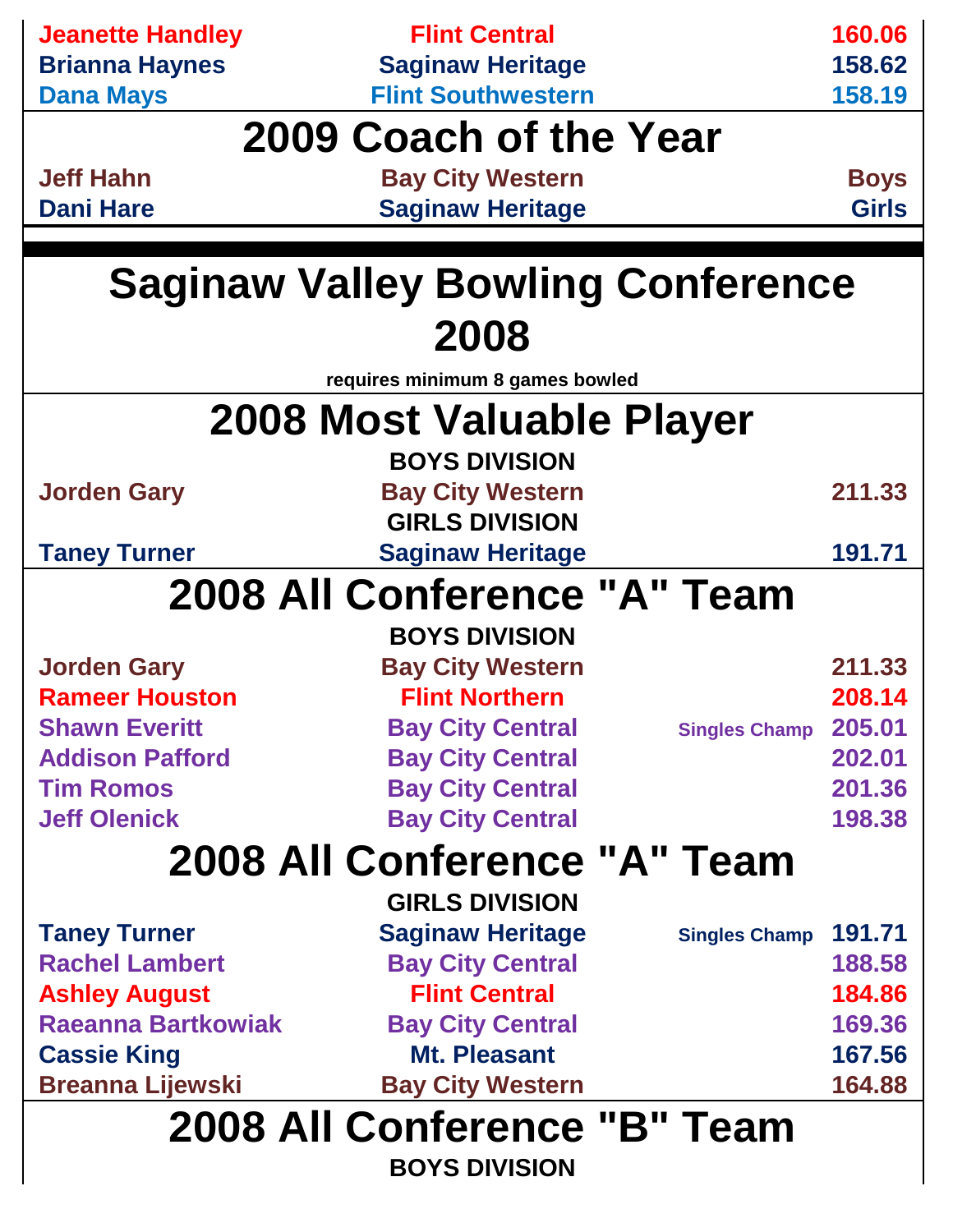| <b>Andy Moog</b>                                   | Mt. Pleasant                                       | 198.08                         |
|----------------------------------------------------|----------------------------------------------------|--------------------------------|
| <b>Shannon Propst</b>                              | <b>Flint Northern</b>                              | 196.14                         |
| <b>Grant Walker</b>                                | <b>Bay City Central</b>                            | 195.75                         |
| <b>Dennis Miller</b>                               | <b>Bay City Western</b>                            | 195.01                         |
| <b>Terrance Patton-Hill</b>                        | <b>Flint Northern</b>                              | 193.01                         |
| <b>Adrian Thames</b>                               | <b>Flint Northern</b>                              | 192.93                         |
|                                                    | 2008 All Conference "B" Team                       |                                |
|                                                    | <b>GIRLS DIVISION</b>                              |                                |
| <b>Amanda Groom</b>                                | <b>Saginaw Heritage</b>                            | 162.5                          |
| <b>Dyanna Scott</b>                                | <b>Flint Northern</b>                              | 161.67                         |
| <b>Nicole Roesch</b>                               | <b>Mt. Pleasant</b>                                | 160.85                         |
| <b>Jeanette Handley</b>                            | <b>Flint Central</b>                               | 159.57                         |
| <b>Carlee Schafer</b>                              | <b>Mt. Pleasant</b>                                | 156.4                          |
| <b>Courtney Williams</b>                           | <b>Flint Southwestern</b>                          | 155.77                         |
| 2008 Coach of the Year                             |                                                    |                                |
| <b>Don Woods</b>                                   | <b>Flint Northern</b>                              | <b>Boys</b>                    |
| <b>Rick Dodick</b>                                 | <b>Bay City Western</b>                            | <b>Girls</b>                   |
|                                                    |                                                    |                                |
|                                                    |                                                    |                                |
|                                                    | <b>Saginaw Valley Bowling Conference</b>           |                                |
|                                                    | 2007                                               |                                |
|                                                    | requires minimum 7 games bowled                    |                                |
|                                                    | 2007 Most Valuable Player                          |                                |
|                                                    | <b>BOYS DIVISION</b>                               |                                |
| <b>Steven Marcet</b>                               | <b>Bay City Central</b>                            | 209.83                         |
|                                                    | <b>GIRLS DIVISION</b>                              |                                |
| <b>Rachel Peckham</b>                              | <b>Bay City Central</b>                            | 176.18                         |
|                                                    | 2007 All Conference "A" Team                       |                                |
|                                                    | <b>BOYS DIVISION</b>                               |                                |
| <b>Steven Marcet</b>                               | <b>Bay City Central</b>                            | 209.83<br><b>Singles Champ</b> |
| <b>Jeff Olenick</b>                                | <b>Bay City Central</b>                            | 205.22                         |
| <b>Todd Andrzejewski</b>                           | <b>Bay City Central</b>                            | 204.25                         |
| <b>Brent Vandenboom</b>                            | <b>Bay City Central</b>                            | 203.29                         |
| <b>Ta Quan Buford</b><br><b>Matthew Southworth</b> | <b>Flint Northern</b><br><b>Flint Southwestern</b> | 195.67<br>195                  |